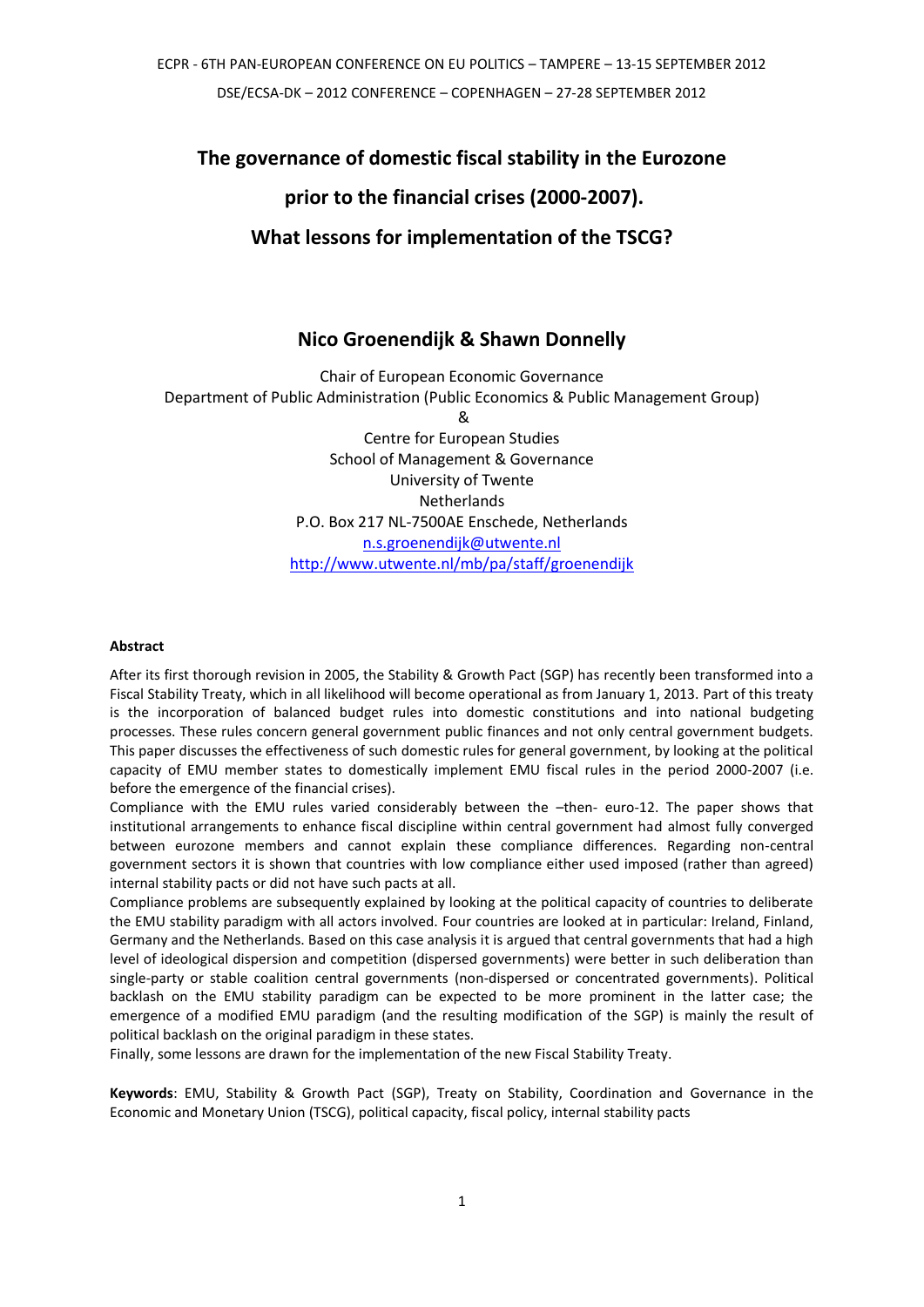### **1-INTRODUCTION**

[...] An escalating dispute between Madrid and Spain's regional authorities risks undoing its austerity pledge to EU authorities.

The conflict erupted on Tuesday (31 July) when Jose Antonio Grinan, the President of the Andalucia region, walked out of a meeting of Madrid's Council of Fiscal and Financial Policy when it told him to cut another €3 billion from his 2012 budget.

[...] Regional spending was the main reason why Spain last year missed its deficit targets under EU rules: Andalucia and Catalonia between them have a GDP of €346 billion, or 32 percent of the country's total economy  $[...]$ .

*From: EUobserver.com, 27-8-2012*

From the outset the 1997 Stability and Growth Pact (hereafter: SGP), aiming at curbing fiscal behaviour of EMU member states, has been the subject of much political and academic debate, following persistent compliance failures. After its first thorough revision in 2005, the SGP has recently been transformed into a Treaty on Fiscal Discipline (the Treaty on Stability, Coordination and Governance in the Economic and Monetary Union, hereafter: TSCG), which in all likelihood will become operational as from January 1, 2013. Part of this treaty is the incorporation of balanced budget rules into domestic constitutions and into national budgeting processes.

As with the SGP, these fiscal rules concern general government public finances and not only central government budgets. As a consequence, from the nineties onwards, domestic fiscal stability pacts have been put in place in many E(M)U member states. This paper discusses the effectiveness of such domestic fiscal frameworks. The main question the paper tries to answer is: *To what extent are EMU member states able to domestically implement EMU rules?*

The paper is structured as follows.

In section 2 the theoretical background of domestic compliance with EMU rules is discussed. Section 3 deals with the fiscal performance of EMU member states (the euro-12) in the period 2000-2007, i.e. the period before the outbreak of the various financial crises (banking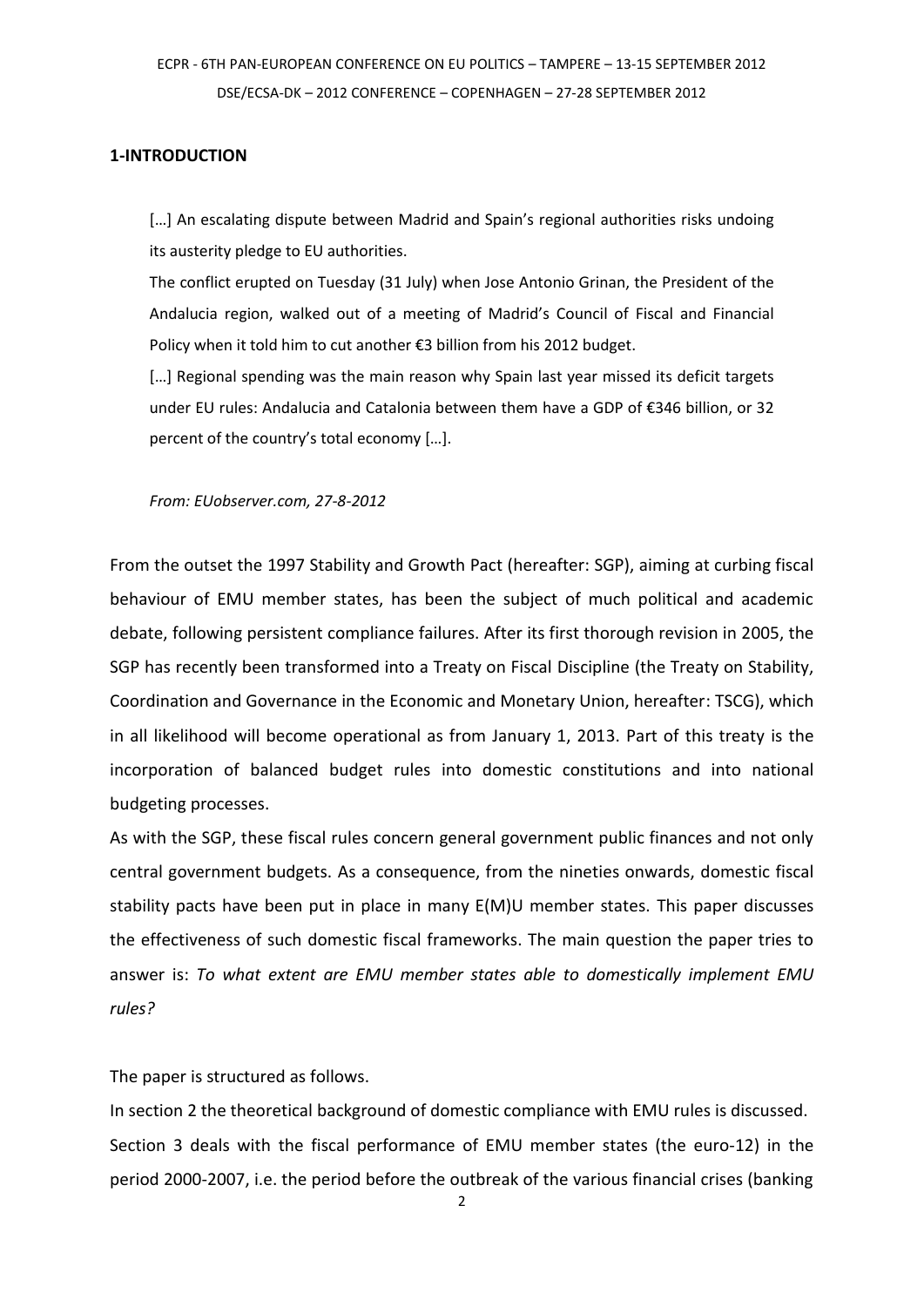crisis, eurocrisis). The empirical analysis is focused on the pre-crises period because since 2008 almost all EMU member states show considerable compliance problems as a result of these crises, which makes the period 2008-2012 less suited for analysis. $^{\text{1}}$ 

In section 4 the institutional arrangements (i.e. the fiscal frameworks) that were used by EMU member states in the period 2000-2007 are dealt with, linking these arrangements to the type of government and to in-EMU performance. From this analysis it follows that institutional arrangements to enhance fiscal discipline within central government had almost fully converged between eurozone members before the outbreak of the financial crises, meaning that differences in these institutional arrangements cannot explain compliance differences. Regarding non-central government sectors we find however that countries with low compliance either used imposed (rather than agreed) internal stability pacts or did not have such pacts at all.

In section 5 four countries are studied in some more detail: Ireland, Finland, Germany and the Netherlands. Based on this case analysis, in section 6 an explanation for compliance differences is offered by looking at the political capacity of countries to deliberate the EMU stability paradigm with all actors involved. It is argued that central governments that had a high level of ideological dispersion and competition were better in such deliberation than single-party or stable coalition central governments. Political backlash on the EMU stability paradigm can be expected to be more prominent in the latter case; the emergence of a modified EMU paradigm (and the resulting modification of the SGP) was mainly the result of political backlash on the original paradigm in these states.

Section 7 discusses the implications of these findings for the implementation of the TSCG. Section 8 concludes.

<u>.</u>

 $<sup>1</sup>$  See Schuknecht c.s. (2011) for a more detailed overview of fiscal developments (aggregated for the euro-12)</sup> in various periods (1992-1998, 1998-2004, 2004-2007 and 2007-2011).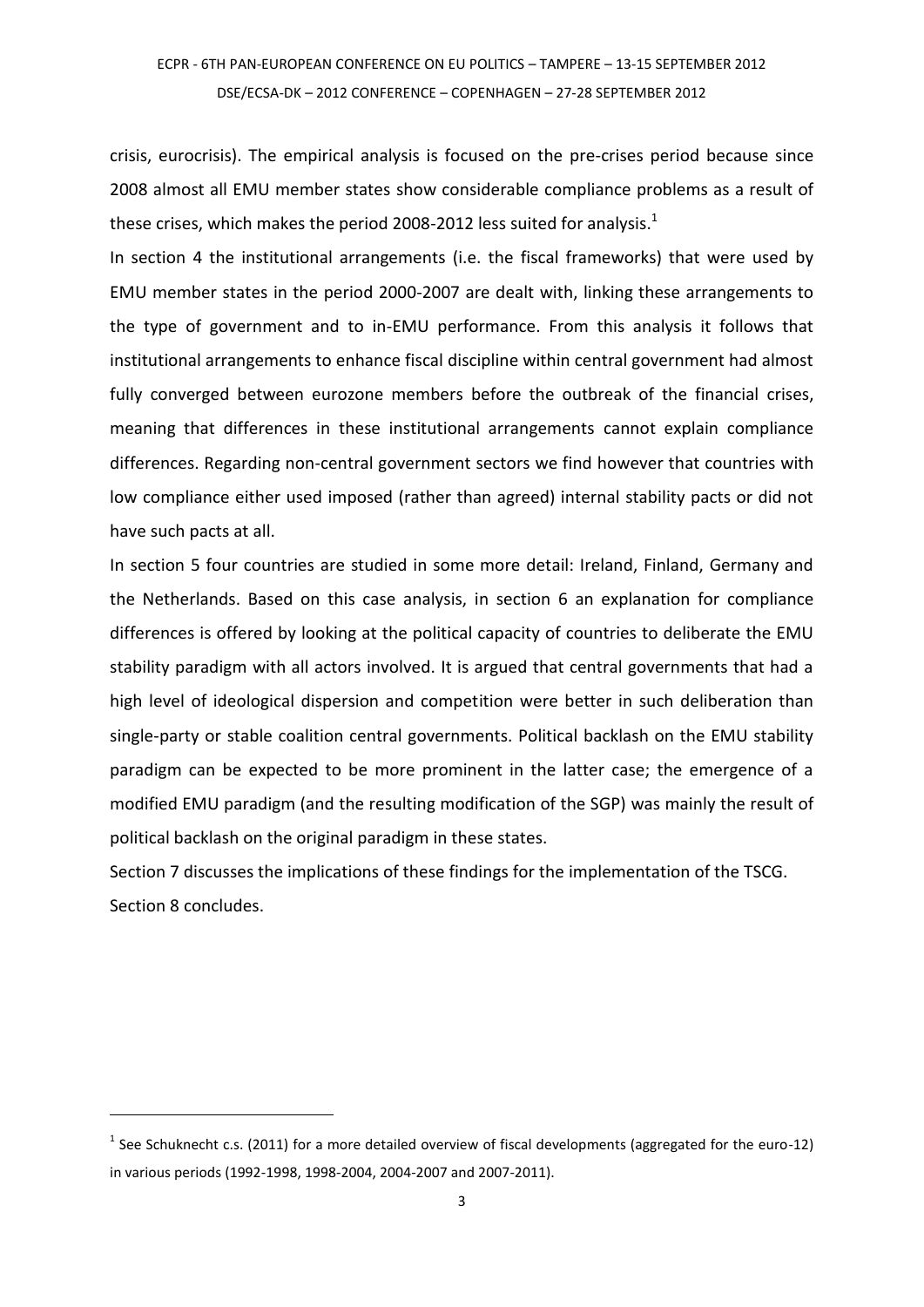#### **2-DOMESTIC COMPLIANCE WITH EMU RULES**

In political economy, successful accession to and performance within the Economic and Monetary Union (EMU) has been explained by (the combination of) two factors: political commitment to EMU rules through policy paradigm convergence and adequate budget institutions.

Commitment to EMU rules is often asserted and explained by *ideational or paradigm convergence* amongst EU finance ministers through a process of normative deliberation and policy learning. Prior macroeconomic policy paradigm convergence on West German preferences for stability under ERM prepared other EU countries, especially France, to internalise fiscal policy restraint and later accept the creation of the SGP (Verdun 2000; Heipertz & Verdun 2004, 2005). A policy paradigm is a set of beliefs and assumptions, not only of policy recommendations, but also of the fundamental realities behind them, that make specific policy choices necessary (Goldstein 1993, p. 2-3). Key here is that the stability paradigm discredited public borrowing as a response to economic slowdown and favoured fiscal consolidation, structural adjustment and private economic investment instead.

It has repeatedly been argued that *adequate budget institutions* are also necessary for effective implementation of EMU fiscal rules, as (paradigm-based) commitments to fiscal discipline might be undone by short-term electoral incentives and strategic game scenarios (Von Hagen and Harden 1994, 1995; Hallerberg et al 2001, 2007, 2009; Von Hagen 2002). In order to achieve fiscal discipline centralization of the budget process is needed which can be achieved through two different models. First, there are delegation models in which fiscal authority is delegated to specific actors (often a strong finance minister and/or prime minister) and are thus taken out of day-to-day political deliberations. Secondly, there are commitment or contract models in which all actors involved commit themselves to policy outcomes that are in line with EMU requirements. It is argued that governments made up of closely aligned parties with low competition among them (including single-party governments) generally prefer the delegation model, whereas countries with ideologically dispersed coalitions made up of parties which regularly compete against each other prefer fiscal contracts (Hallerberg et al 2007).

Institutional engineering works from the assumption that policy commitments may be difficult to keep up due to time inconsistencies or collective action problems and seeks to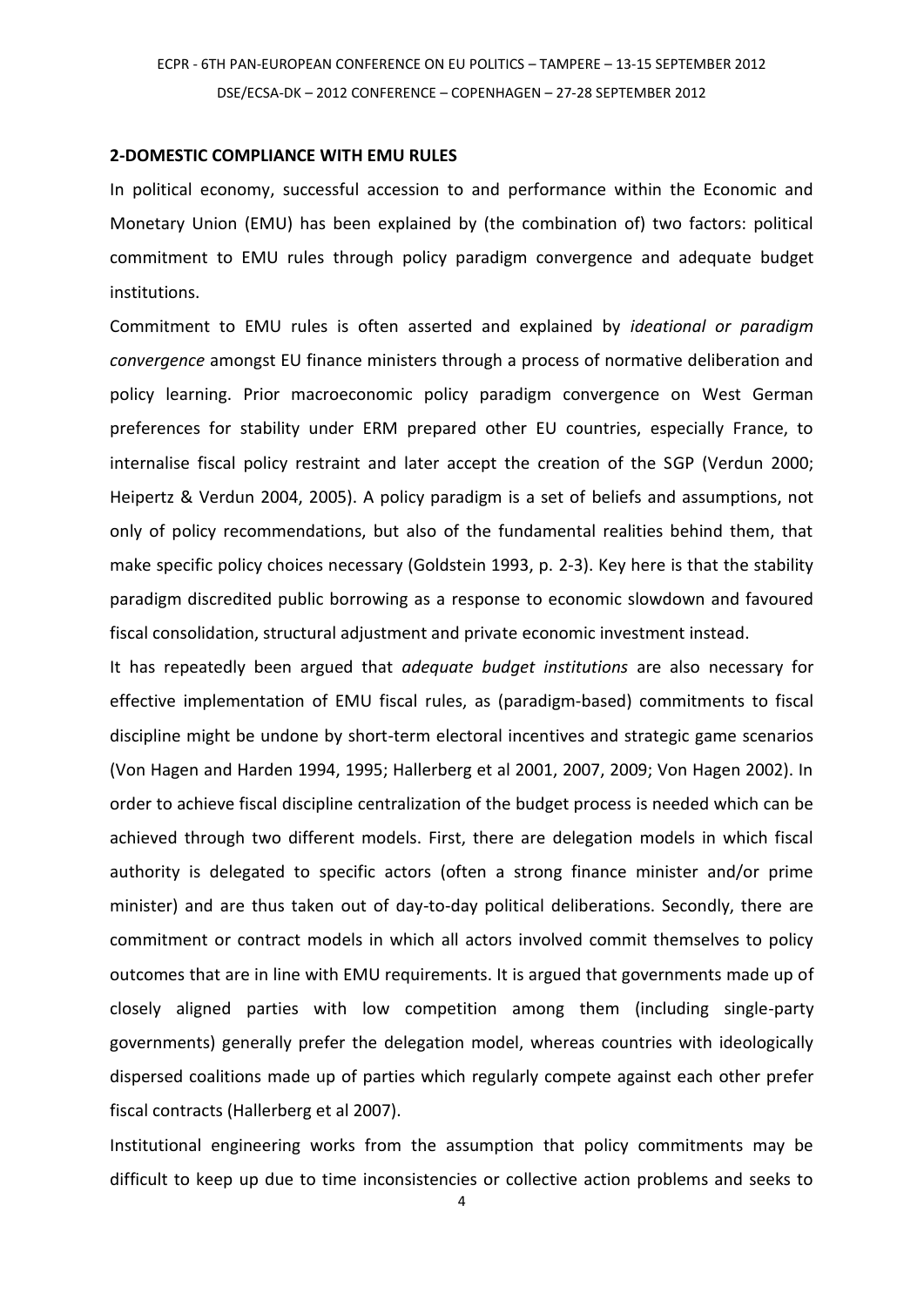solve these, given commitment of all actors involved to the stability-oriented policy paradigm in principle. Had this worked in practice, then public deficits and borrowing in the eurozone should have declined over time, which they did not. The SGP compliance crisis of 2003/2004, its subsequent reform in 2005 and the current euro-crisis refute the notion that the EMU fiscal discipline paradigm has subordinated all other claims on public finance and/or budgetary institutions have been adequate.

It is argued here that in order to adequately explain in-EMU performance, policy paradigms, budget institutions and their interplay should be analysed in more detail using the concept of *political capacity*. Following Lehman (1969) political (or systemic) capacity is defined here as the ability to set, pursue and implement goals for the entire political system<sup>2</sup>. Building on that notion it is argued here that for intergovernmental commitments to work "all the way through" the stability paradigm has to be accepted and implemented in all domestic political subsystems. These include the domestic central government level (comprising the central government, parliament and national fiscal bodies), the domestic general government arena (comprising central government, the social security sector and sub-national governments) and the domestic popular arena (consisting of the electorate and other stakeholders). The key argument is that political capacity depends on the composition of government, in the sense that the political capacity to domestically implement EMU rules is greater in dispersed systems of government than in concentrated systems of government, mainly due to lesser electoral vulnerability and larger domestic political networks. This is contrary to most institutionalist literature which, by focusing on the role of veto players in centralgovernmental decision-making, claims that dispersed governments are less able to effectuate paradigmatic change than non-dispersed governments. To a large extent the main difference between our argument and the prevailing institutionalist argument coincides with a difference in scope. This paper deals with systemic political capacity of central government vis-à-vis other domestic actors rather than with political control over veto players within central government.

 $2$  A similar definition has been put forward by Organski and Kugler (1980) who define political capacity as the ability of political systems to carry out the tasks chosen by a nation's government in the face of domestic and international groups with competing priorities.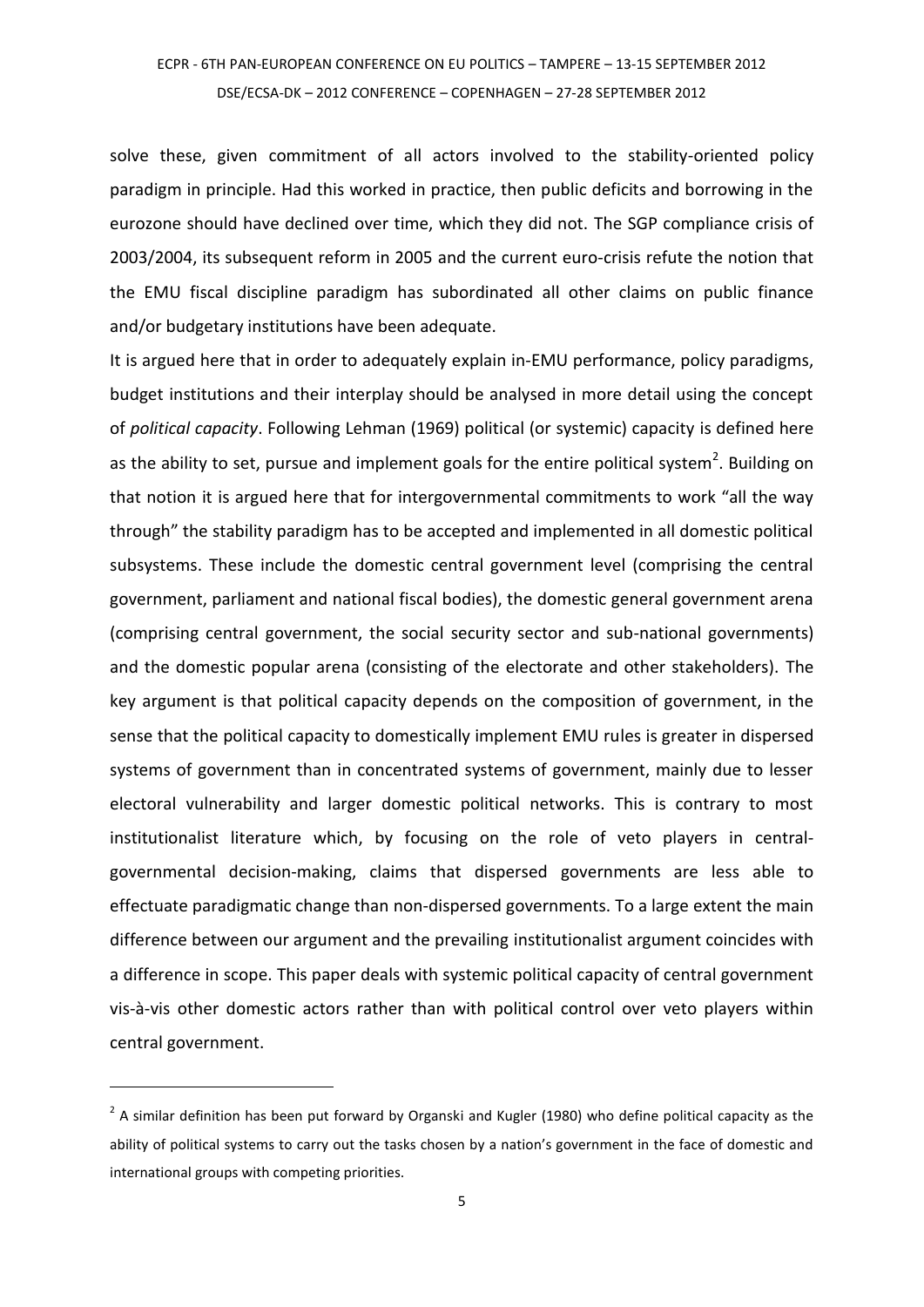From the key argument it follows that it is expected that dispersed governments have a better record of implementation of and compliance with EMU rules than concentrated governments. In order to clarify this argument special attention will be paid to domestic political capacity, i.e. how (central) governments have implemented the rules of EMU and the SGP for general government, viz. by inclusion of non-central government sectors through internal stability pacts. This internal dimension is important but has not been fully researched<sup>3</sup>, as the institutionalist literature focuses on central government budget rules and procedures. Especially in the case of (federal) states where a considerable part of public finances is in the hands of sub-national governments (and especially if the sub-national public finances are cyclically sensitive), EMU implementation requires the involvement of all government sectors. According to Balassone et al (2004) there is a basic asymmetry in EMU's set-up: EMU/SGP-rules apply to general government, compliance depends on the behavior of all levels of government, yet the central government alone is held accountable. This institutional imbalance is an incentive for central governments to use their political capacity vis-à-vis other government sectors.

Moreover, it is interesting to see how low political capacity may even result in a process of politicisation of and backlash against the EMU policy paradigm and how this feeds back into intergovernmental deliberations. As Puetter (2006) has suggested, even though deliberative intergovernmentalism on the EU level provides crucial informal resources for national finance ministers to implement the EMU rules within their own jurisdictions, effective implementation can fail when finance ministers cannot bring to bear the same normative resources to legitimate restrictions on spending. This prevents paradigmatic achievements reached at the European level through intergovernmental deliberation from being applied to domestic debate. Application of restrictive policies can then result in politicisation of and political resistance to the policy goals inherent in the policy paradigm. SGP and/or TSCG implementation is therefore contingent on the political capacity of government to design economic policies in ways that avoid negative politicisation and backlash in the popular arena as a source of competing claims for policy cleavages. The interest in mechanisms of

<u>.</u>

<sup>&</sup>lt;sup>3</sup> A notable exception is Enderlein (2006) who focuses on changes in domestic fiscal and wage-setting institutions (including social pacts) resulting from EMU membership.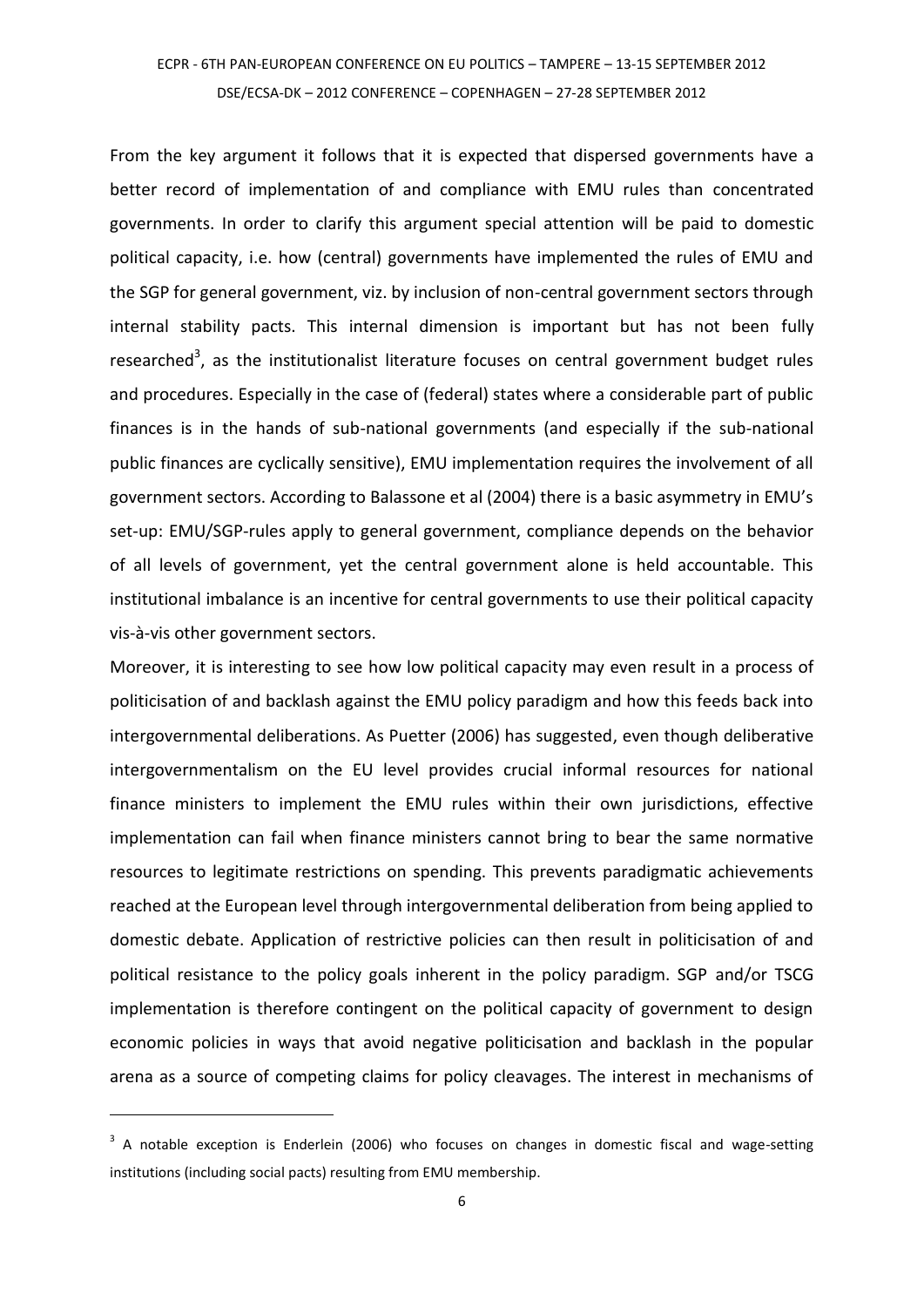politicisation, backlash and feedback reflects a broader theoretical interest in EU studies in domestic politics and backlash against EU policy (Schmitter 2004; Majone 2005).

### **3-FISCAL PERFORMANCE OF EMU MEMBER STATES (2000-2007)**

The simplest way to measure compliance with EMU fiscal rules is to look at the use of the excessive deficit procedure (hereafter: EDP) as established in article 104c of the Maastricht Treaty and specified –for EMU members- in the SGP. The EDP is supplemented by the early warning mechanism to prevent the occurrence of an excessive deficit. Table 1 shows the use of early warnings and the EDP for the euro-12 in the period 2000-2007. Out of these 12 countries, six have been involved in an EDP, with Portugal being a second offender.

| Country            | <b>Early warnings</b><br>recommended by<br><b>Commission</b> | <b>Early warnings</b><br>issued by Council | Excessive deficit procedure (date of<br><b>Commission Report; date of abrogation</b><br>by Council) |
|--------------------|--------------------------------------------------------------|--------------------------------------------|-----------------------------------------------------------------------------------------------------|
| France             | November 2002                                                | January 2003                               | April 2003; January 2007                                                                            |
| Germany            | January 2002                                                 |                                            | November 2002; May 2007                                                                             |
| Greece             |                                                              |                                            | May 2004; May 2007                                                                                  |
| Italy              | April 2004                                                   |                                            | June 2005; ongoing                                                                                  |
| <b>Netherlands</b> |                                                              |                                            | April 2004; June 2005                                                                               |
| Portugal           | January 2002                                                 |                                            | September 2002; May 2004<br>June 2005; ongoing                                                      |

*Table 1. Early warnings and excessive deficit procedures (January 1999-April 2008), euro-12 only*

*Source: DG Ecofin* 

<u>.</u>

For EMU members the SGP has an additional rule: their (general government) budget should be close to balance or in surplus in the medium term, i.e. over the business cycle. Using the AMECO database the cyclically adjusted fiscal stance of general government of the euro-12 has been analyzed for the period  $2000-2007<sup>4</sup>$ . From this analysis it follows that three countries were exemplary fiscal consolidators: *Finland, Luxembourg and Ireland*, with an average fiscal position considerably in surplus and in all years much better than the euro-12

 $4$  We have used the cyclically adjusted net-lending or net-borrowing of general government with the adjustment based on potential GDP used in the EDP.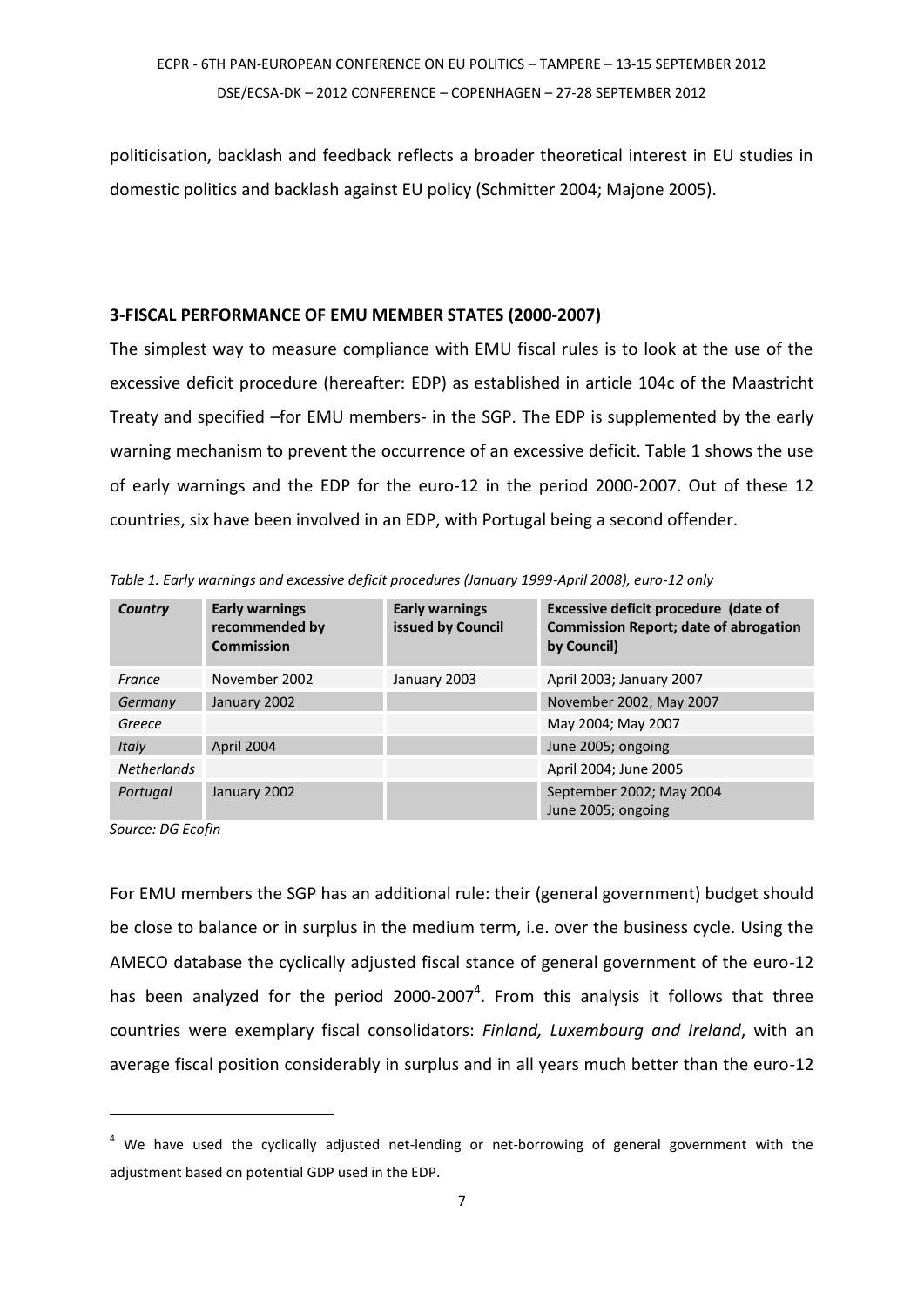average. A second group of countries, made up of *Spain, Belgium, and the Netherlan*ds, had a fiscal stance close to balance and sporadically did worse than the euro-12 average. *Austria and Germany* were problematic consolidators with an average net-borrowing position of 1.3 and 2.1 percent GDP respectively. These countries performed worse than the euro-12 average in most years. Finally, there was a group made up of *France, Italy, Portugal and Greece* with cyclically adjusted negative fiscal positions close to or in excess of 3.0 percent GDP.

Interestingly, in all cases there was hardly any difference over time throughout the 2000- 2007 period in performance of individual countries compared to the euro-12 average. There was no improvement or deterioration over time of countries' performance relative to one another. A country either underperformed or overperformed, with Austria being the –onlyexception to this rule as it alternated relatively good performance with bad performance. Furthermore, for the euro-12 as a whole the period 2001-2004 was a period with rather high negative fiscal positions (on average: -2.6% GDP) but the average structural fiscal stance improved over the period 2005-2007 to -0.7% GDP in 2007.

In order to have more insight in the composition of the fiscal stance of general government, the actual fiscal positions of the euro-12 in 2000-2007<sup>5</sup> were broken down into central government, state government (if applicable), regional/local government and social security funds, as shown in graph 1 for all euro-12.

<sup>&</sup>lt;sup>5</sup> As the AMECO database is limited to general government, EUROSTAT data have been used which do break down the fiscal position of general government but unfortunately are not cyclically adjusted. For Greece data are only available for 2002-2007.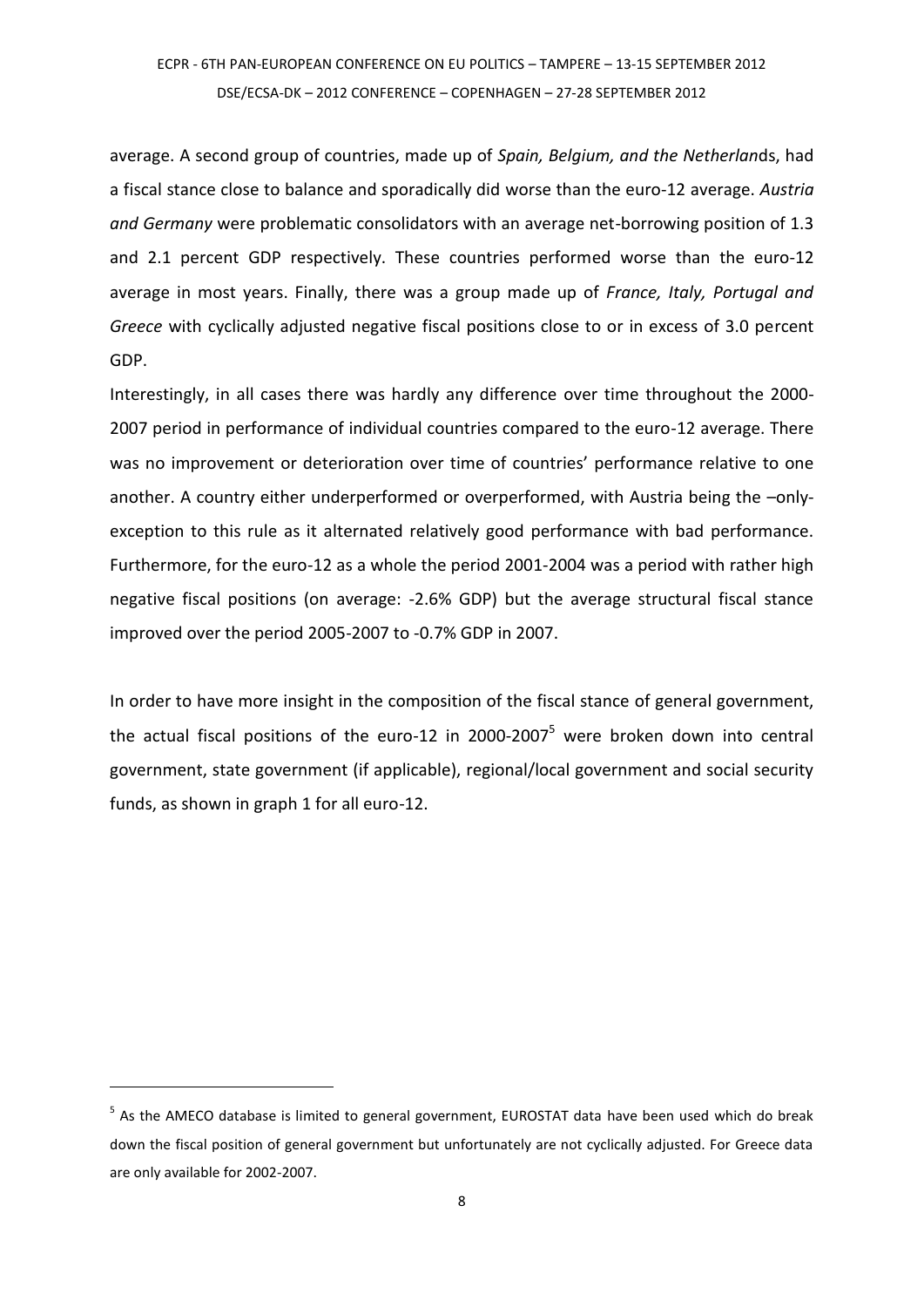

*Graph 1. Development and composition of net-lending (+) or net-borrowing (-) of government sectors, in % GDP, euro-12 (2000-2007)*

*Data: EUROSTAT*

On this aggregate level the impact of sub-national finances and social security funds seems to be twofold. First, in the 2002-2005 period -and especially in 2003- these sectors aggravated the central government position, pushing general government towards the dreaded 3 percent line. Secondly, at the beginning and end points (2000-2001, 2006-2007) especially the social security funds had a positive impact on the general government fiscal position.

Table 2 lists the findings of similar analyses for the individual twelve countries (in order of declining structural performance of general government as established above). From the findings it follows that most problematic or bad performers had considerable compliance problems or compliance risks in these non-central government sectors (this is especially true for Germany, Italy and France), whereas exemplary and good performers had not.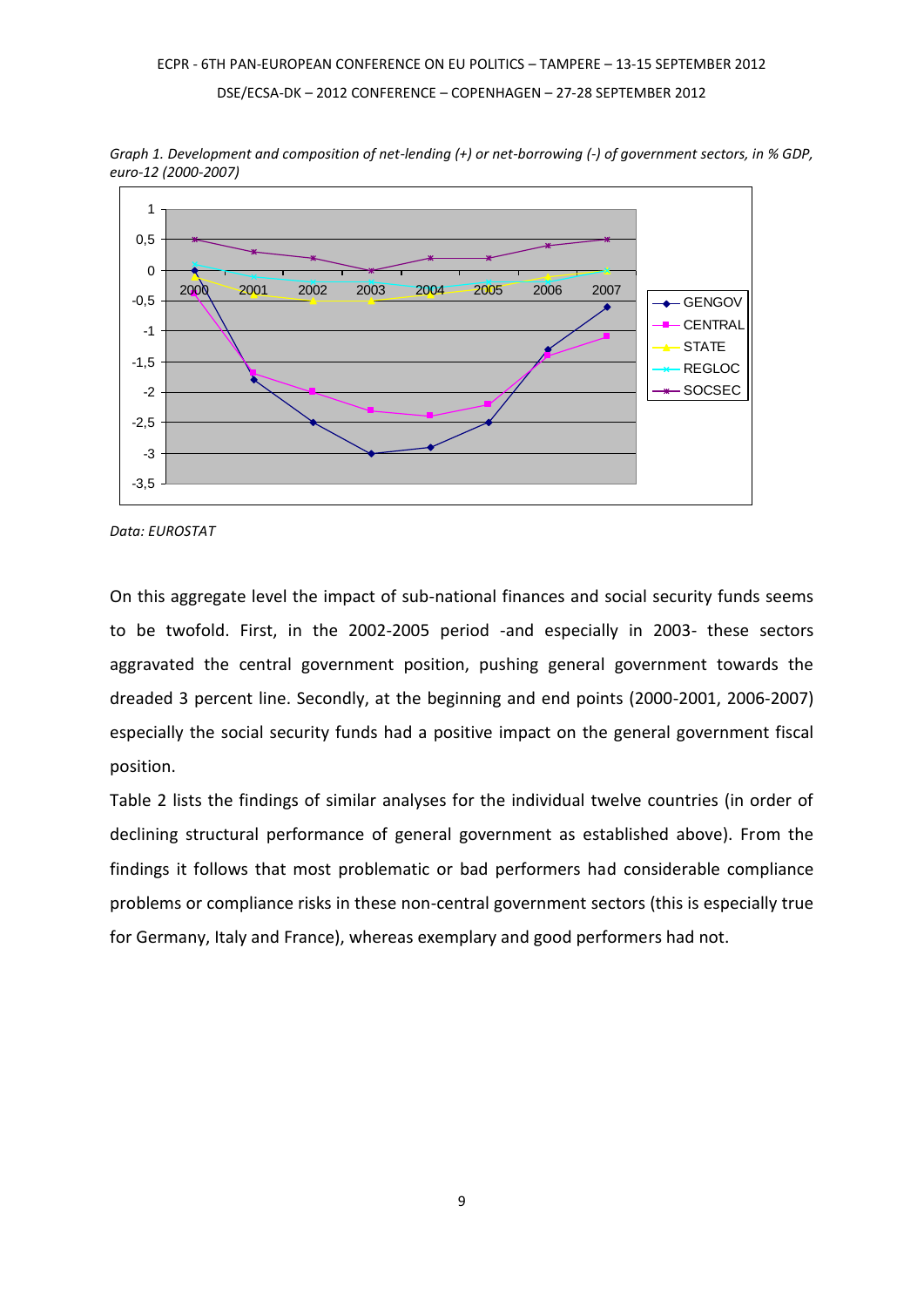| Country            | <b>State government (for</b><br>federal countries only) |           | <b>Regional/local government</b> |                                   | <b>Social security funds</b> |                |
|--------------------|---------------------------------------------------------|-----------|----------------------------------|-----------------------------------|------------------------------|----------------|
|                    | Pattern                                                 | Position  | Pattern                          | Position                          | Pattern                      | Position       |
| Finland            |                                                         |           | $=$                              |                                   | $=$                          | $++$           |
| <b>Ireland</b>     |                                                         |           | $=$                              | $\Omega$                          | $=$                          | $+$            |
| Luxembourg         |                                                         |           | $=$                              | $\overline{0}$                    | $\approx$                    | $++$           |
| <b>Belgium</b>     | $\equiv$                                                | $\ddot{}$ | $=$                              |                                   | A $\approx$                  | $\ddot{}$      |
| <b>Netherlands</b> |                                                         |           | $=$                              |                                   | $=$                          | $\mathbf{0}$   |
| Spain              | $=$                                                     |           | $=$                              | $\Omega$                          | $=$                          | $++$           |
| Austria            | $=$                                                     | $\Omega$  | $=$                              | $\ddot{}$                         | $=$                          | $\overline{0}$ |
| Germany            | $\thickapprox$                                          | --        | $\approx$                        | 0                                 | $\approx$                    | $\mathbf 0$    |
| France             |                                                         |           | A-typical                        | Falling from +<br>$\mathsf{to}$ - | $\approx$                    |                |
| Greece             |                                                         |           | $=$                              | $\Omega$                          | $\qquad \qquad =$            | $++$           |
| Italy              |                                                         |           | $\thickapprox$                   | --                                | $=$                          | $\ddot{}$      |
| Portugal           |                                                         |           | $=$                              | $\overline{\phantom{a}}$          | $\approx$                    | $++$           |

*Table 2. Fiscal performance of non-central government sectors, 2000-2007, euro-12*

*Pattern =: steady, non-cyclical; ≈: cyclical, more or less in sync with central government; A≈: countercyclical to central government*

*Position* 0: average position over 2000-2007 in balance (between +0.15 and -0.15 % GDP); position – resp. +: *small deficit/surplus (between 0.15 and 0.5 % GDP); position -- resp. ++: large deficit/surplus (larger than 0.5 % GDP)*

*Own calculations based on EUROSTAT data*

In those cases where the fiscal position of the *social security funds* was stable and in balance or surplus, or cyclical but in (large) surplus, or countercyclical, this sector did not create problems with EMU compliance; on the contrary: these funds then acted as a cushion that softened the blow. This is true for ten out of the euro-12; it is true for all exemplary and good performers. France and Germany stand out as their social security funds were cyclical but on average not in surplus.

The *regional/local government* in nine out of the twelve cases was a-cyclical and showed a surplus or a small deficit. In two cases the regional/local public finances were cyclically sensitive: in Germany this potential problem was limited because the fiscal position of this sector was in balance, in contrast to Italy where it had an average deficit over 2000-2007 of 0.6 percent GDP. The regional/local sector in France followed an a-typical pattern with a fiscal stance that gradually dwindled from a surplus of 0.2 percent GDP in 2000 to a deficit of 0.4 percent GDP in 2007.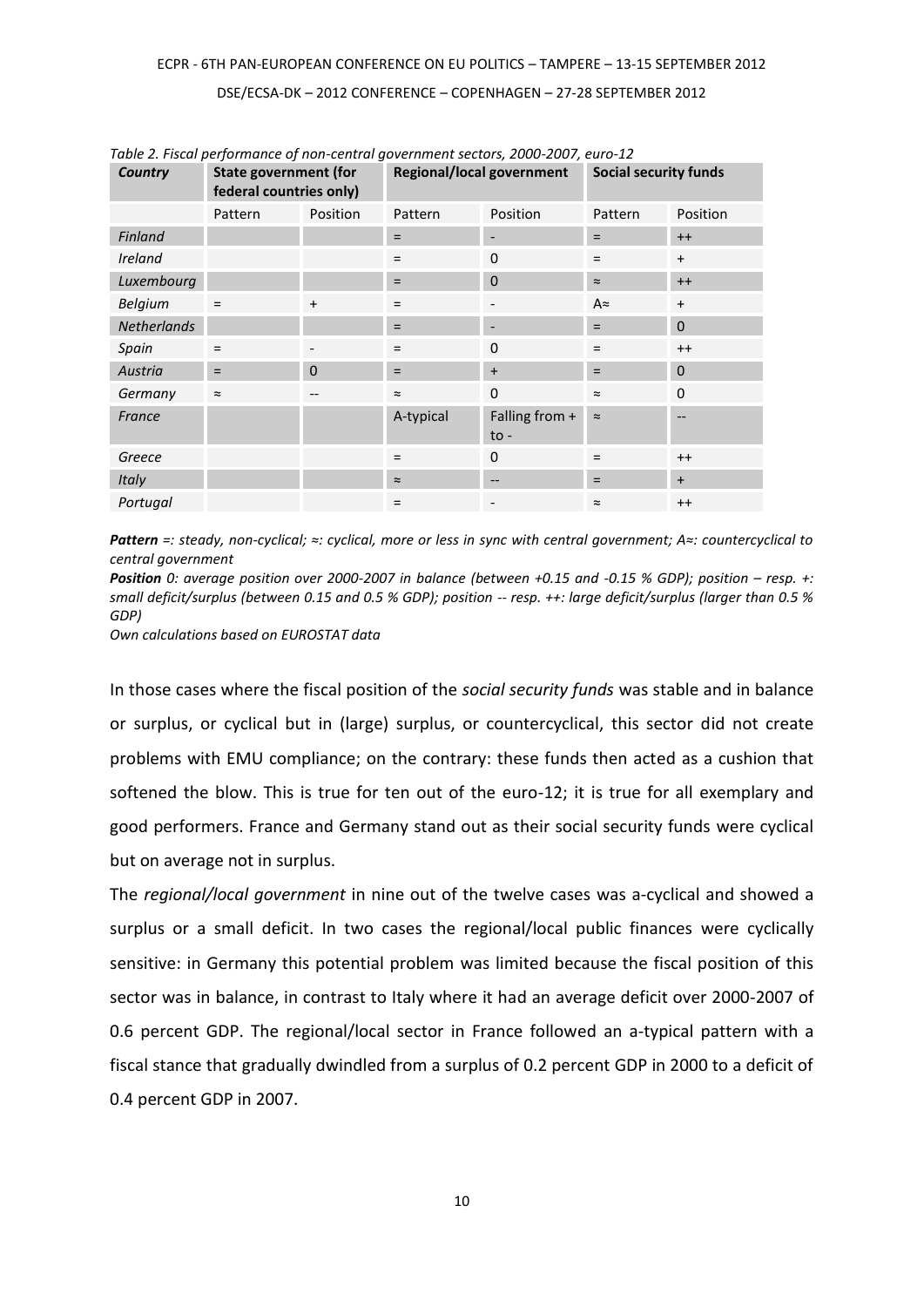If we look at the *federal states* Germany stands out again, as the *Länder* finances were cyclical (contrary to the state government sectors in Belgium, Spain and Austria) and showed a relatively high average deficit (0.9 percent GDP on average in 2000-2007).

### **4-INSTITUTIONAL ARRANGEMENTS (2000-2007)**

### *Institutional arrangements for central government*

<u>.</u>

As was put forward in the introduction, theoretically the choice between a delegation model and a contracts model depends on the ideological distance and level of political competition among government parties. Based on indicators<sup>6</sup> for these two variables Hallerberg et al (2007, 2009) have come up with expected forms of fiscal governance for the EU-15. From their analysis it follows that throughout the period under consideration here (2000-2007) Belgium, Finland, Luxembourg and The Netherlands were expected contracts states. Austria, France, Germany, Greece, Ireland, Italy, Portugal and Spain were expected delegation states. In three countries (Austria, as of 2000; Ireland, as of 1998; Italy; as of 1997) the political context changed in such a way that they changed from expected contract states to expected delegation states immediately prior to or in the early years of EMU.

Research on the actual use of procedural and numerical fiscal rules on the central government level is abundant (Hallerberg et al 2001, 2007, 2009; Hallerberg and Bridwell 2008; European Commission 2006, 2007; Groenendijk 2006). From this literature it follows that the delegation and contracts models are archetypical; in reality all countries use both delegation elements and contracts elements. Examples of delegation elements are a high agenda-setting power of the minister of finance in budgetary planning, centralization of budget negotiations and the existence of cash limits during budget execution. Delegation elements mainly refer to budgetary procedures. The contract (or: numerical) approach mainly concerns institutionalized political commitment to the use of (multi-annual) fiscal

 $<sup>6</sup>$  These indicators include the average number of parties in government, changes in coalition or ruling party,</sup> and the mean ideological range of coalition parties. This last indicator is computed following Tsebelis (2002).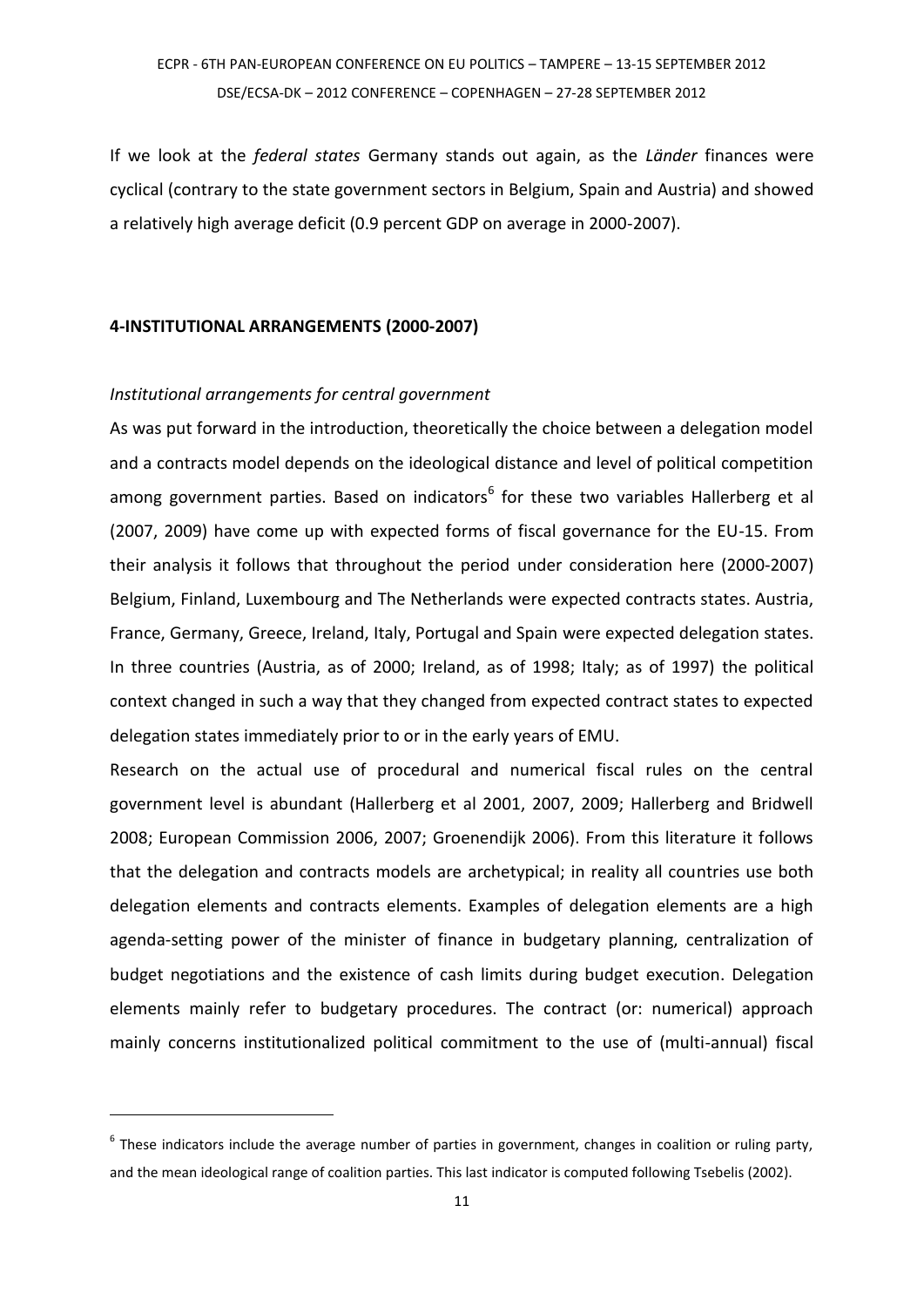targets or outcomes. Table 3 shows indices for the existence of delegation and contracts elements for the euro-12, prior to (1991) and in-EMU (2004).

*Table 3. Delegation and contracts index (0-1), central government budgeting (euro-12, 1991 and 2004)* 

|                   | <b>Delegation index</b> |      | <b>Contracts index</b> |      |
|-------------------|-------------------------|------|------------------------|------|
|                   | 1991                    | 2004 | 1991                   | 2004 |
| Delegation states | 0.49                    | 0.68 | 0.43                   | 0.73 |
| Contracts states  | 0.38                    | 0.54 | 0.43                   | 0.78 |

*Own calculations for euro-12, based on data in Hallerberg et al (2007)* <sup>7</sup>

Prior to EMU expected delegation countries relied a bit more on delegation measures than expected contracts states, but expected delegation countries and expected contracts countries did not differ at all as far the use of contract elements is concerned. Due to a considerable increase in the number of fiscal rules (multi-annual frameworks, budget balance rules, expenditure rules, revenue rules and debt rules, all possibly ranging from central government to local government), which followed a more general trend that started in the early 1990s, in-EMU both the delegation aspect and the contracts aspect of central government budgeting have been strengthened, interestingly enough to the same extent by both expected delegation and expected contracts states.

Hallerberg et al (2007), the European Commission (2006, 2007) and the OECD/World Bank Budget Practices and Procedures Database (based on data for 2003, updated in 2007) provide scores on budgetary institutions for individual countries for the period under consideration in this paper. These data have been extensively analysed trying to link to them to fiscal performance as discussed in the previous section, by using and (re)calculating different indices for budgetary procedures and rules, for the four different groups (exemplary, good, problematic and bad performers), at different points of time. Our unequivocal conclusion is that exemplary and good performers did not have better budget

<u>.</u>

<sup>&</sup>lt;sup>7</sup> Including the annex to Hallerberg et al (2007) on [http://userwww.service.emory.edu/~mhalle2/research.html.](http://userwww.service.emory.edu/~mhalle2/research.html)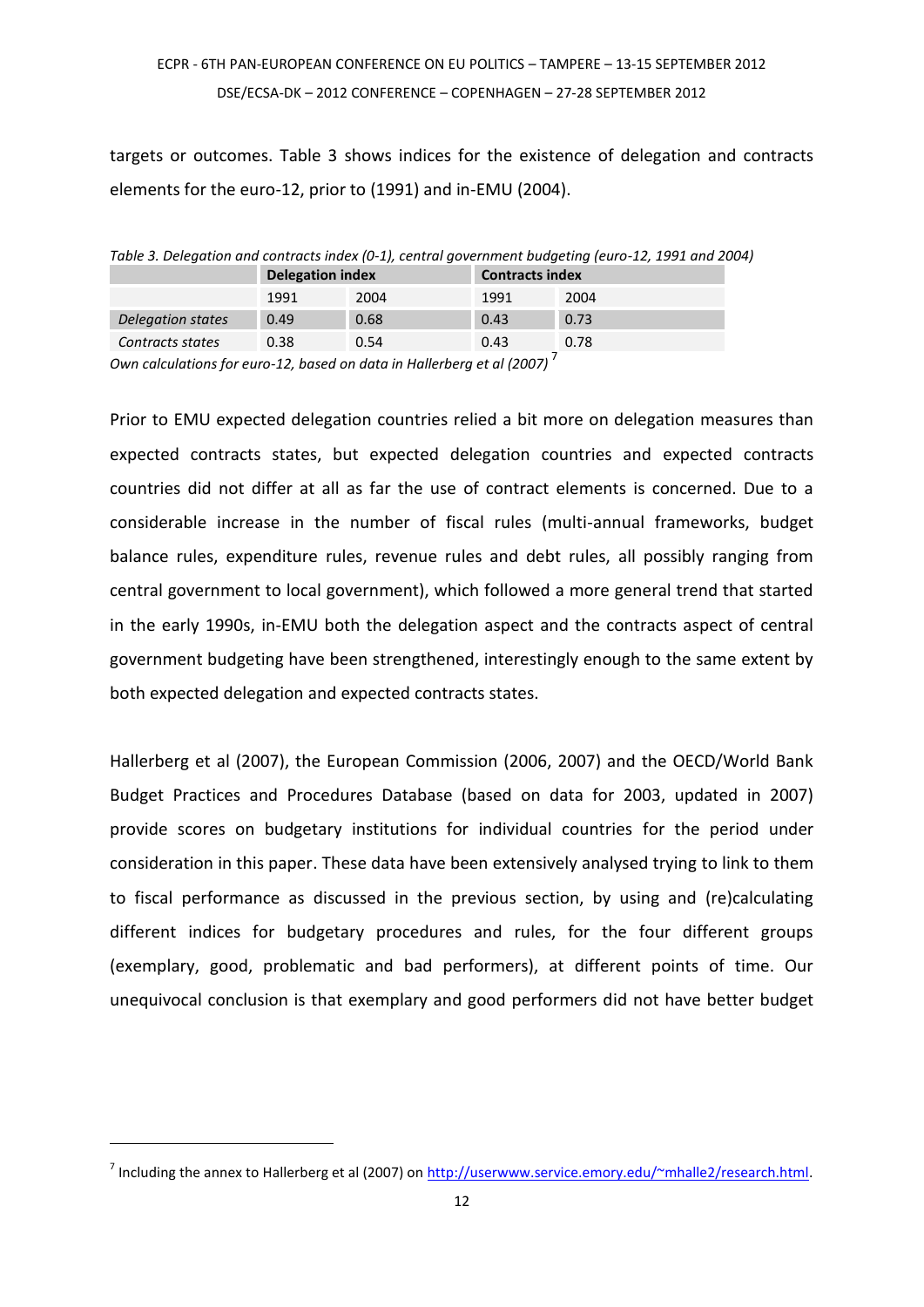institutions (at the central government level) than problematic and bad performers<sup>8</sup>. The procedural rules concerning budget planning, approval and implementation seem to have almost fully converged among the euro-12, as has the use of numerical rules.

#### *Institutional arrangements for non-central government: internal stability pacts*

Not only has the number of fiscal rules generally increased over the past twenty years; there has also been increased coverage of the government sub-sectors (European Commission 2006). While in the early 90s such rules were mostly applied to territorial (i.e. regional and local) governments, in the later years they have been increasingly applied to the general government sector and to the social security sub-sector. The nature of these new rules was different though, as they were frequently based on agreements without strong compliance mechanisms, whereas the rules applied to sub-national governments often were enshrined in regulation. Interestingly enough, there was a clear difference between expected delegation and expected contracts states. Expected delegation states had a higher number of (numerical) fiscal rules implemented at regional and local level than contracts states, but relatively few rules for general government and the social security sector. The larger political dispersion of governments in expected contract states seems to promote fiscal rules at the central level mainly, whereas expected delegation states relied on relatively few rules at the central level and put more emphasis on rules to fiscally constrain regional and local governments.

The (updates of the) 1999-2007 Stability Programmes of the euro-12 shed some light on the use of so called *internal stability pacts* in the period 2000-2007. In the –scant- literature on such pacts (Balassone et al 2004; OECD 2003, 2005) two approaches are mentioned: a cooperative approach which is thought to be especially suited for federal states, and a rulesbased approach which is more suitable for unitary states. However, as with the delegation

 $^8$  That does not mean that institutions do not matter. There are clear suggestions in the research literature that on an aggregate level budgetary procedures and budgetary outcomes are linked (European Commission 2006, 2007).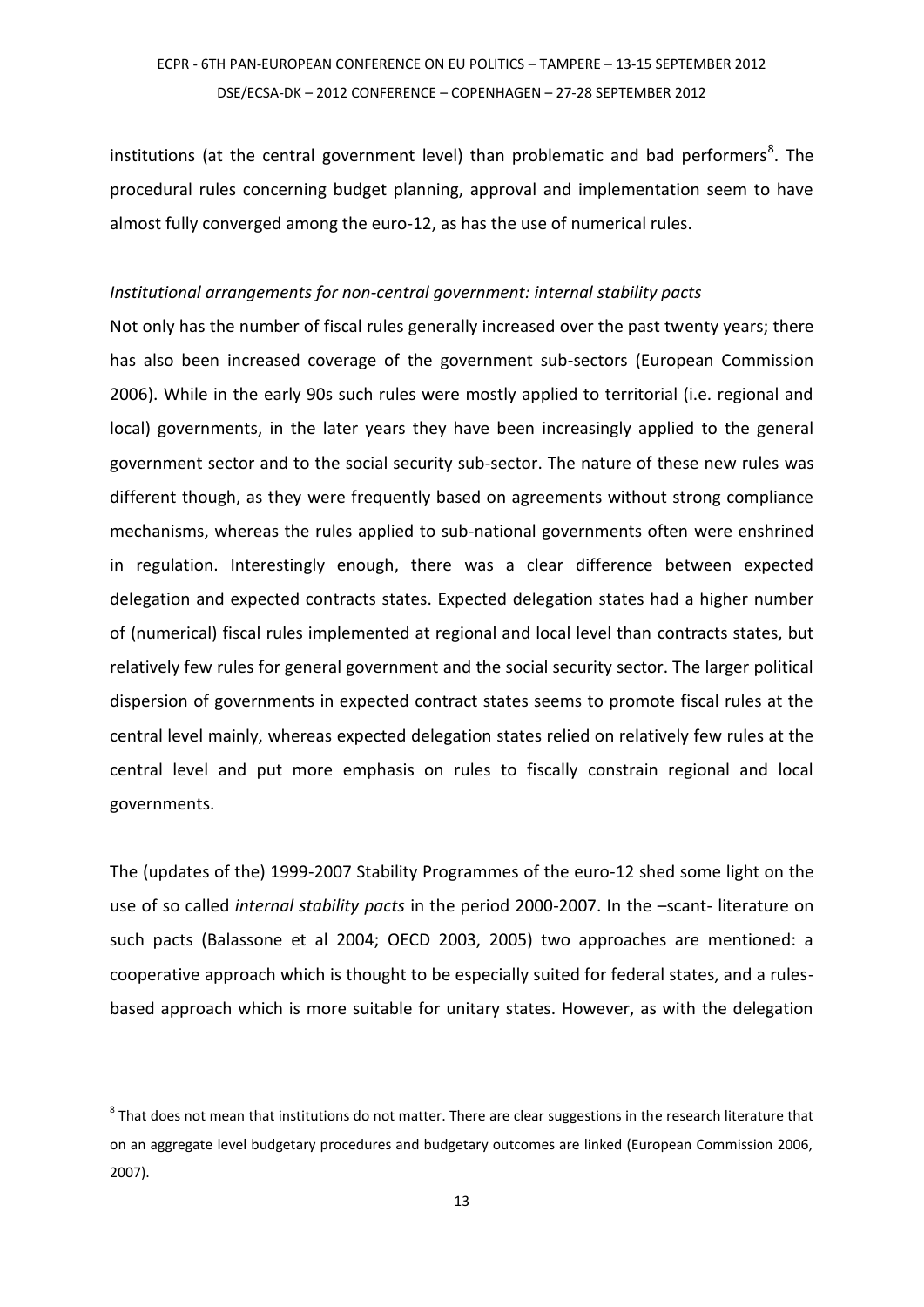versus contracts idea for central government, in practice countries make different choices and often adopt eclectic approaches.

Some of the euro-12 have simply relied on *existing rules* regarding balanced budgets and/or borrowing restrictions for regional and local government and have deemed these to be sufficient. This applies to our three exemplary performers: Finland, Ireland and Luxembourg. In Austria, Belgium and the Netherlands (one problematic and two good performers) so called *agreed internal stability pacts* were established, which were not enshrined in legal acts. In Austria a financial burden sharing agreement was agreed upon in 2000 (for 2000- 2005) and was reinstated in 2004 and 2007 for subsequent periods. The Austrian pact contained specific fiscal targets and a SGP-like penalty system. In Belgium an agreement on an internal stability pact was reached in 2000 and has been updated since. In the Belgian system the High Finance Council (a consultative body) sets fiscal targets for the different entities and is in charge of monitoring communities and regions; regions act as watchdogs for local government. In 2003 this system was supplemented by peer review on the communities and regions level. The Netherlands has been relying on existing rules until 2004 when an administrative agreement was conducted between central and local government, which primarily focuses on the improvement of information on the fiscal stance of local government, but which also contains reference values for local government deficits.

Introduction of top-down regulatory frameworks similar to the SGP itself, sometimes referred to as *imposed internal stability pacts* (Balassone et al 2004) can be witnessed in Spain (as from 2003), Italy (introduced in 1999), Greece (introduced in 2004) and Portugal (introduced in 2002). These countries made use of either their annual budget laws (Italy) or specific budgetary stability laws (Spain, Greece, and Portugal). In all cases the framework included monitoring mechanisms and the possibility of corrective measures. Of this group, only Spain has held to the SGP without difficulty.

In Germany the discussion on a national stability pact became part of a broader and ongoing discussion on the future of the German federal system. In the meantime, as from 2003, the coordinative role of the Financial Planning Council (in which all government levels are represented) has been strengthened and agreement was reached between the different levels of government on how to share a possible SGP-sanction. Something similar goes for France where implementation of EMU rules on the sub-national level became part of a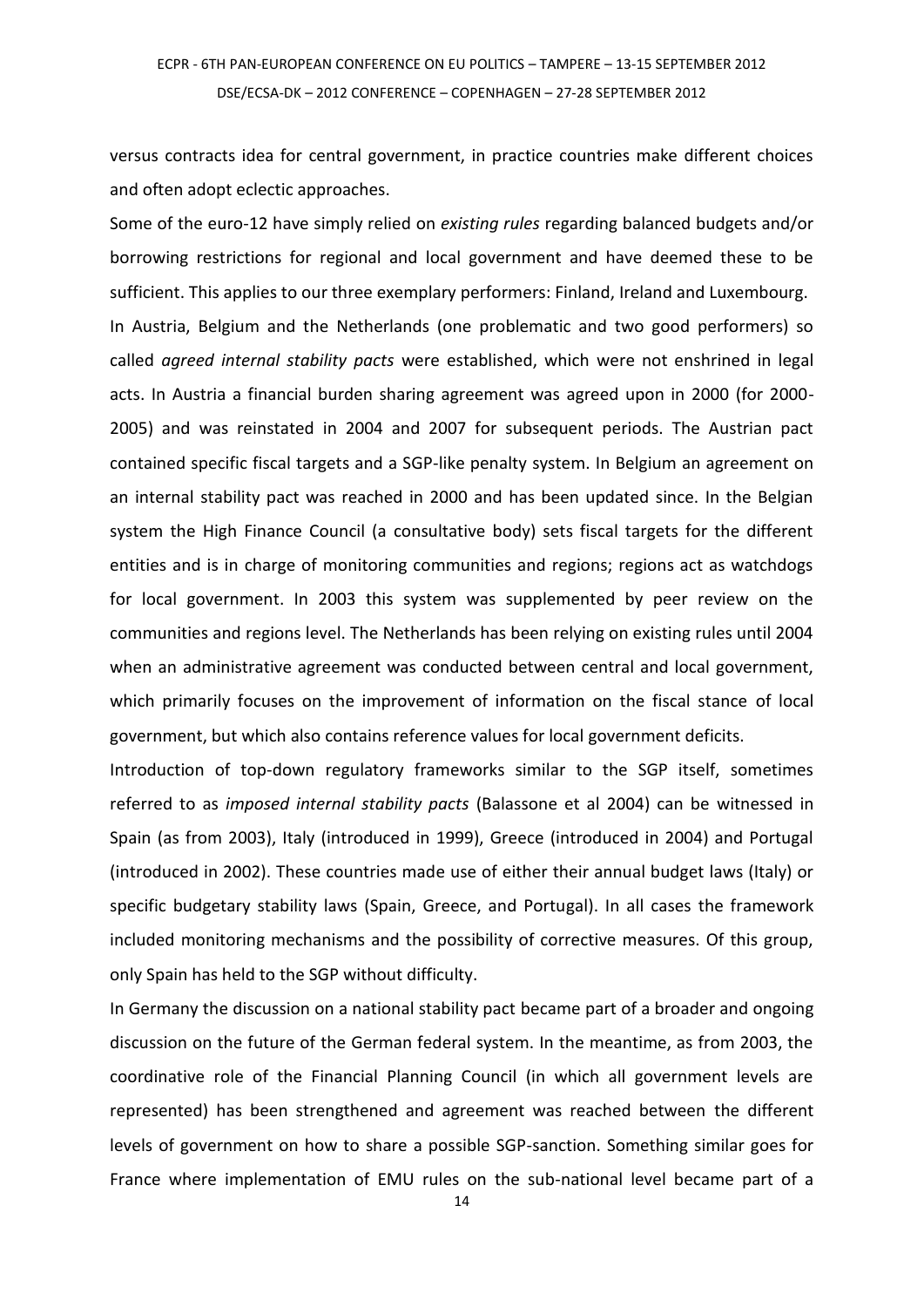larger modernization process of the French public finances. France was still very much in the stage of raising awareness of the importance of EMU rules; to that end in 2006 the first National Public Finance Conference was held.

### *Conclusion on institutional arrangements*

1

As far as the non-central government level is concerned, all expected contract states have used either existing rules or agreed pacts, whereas the outcome for expected delegation states is not clear: they used existing rules, agreed pacts, imposed pacts, or were still on their way towards a pact. Generally, expected delegation states had a higher number of (numerical) fiscal rules implemented at regional and local level than contracts states. On the central government level we have established that the distinction between delegation states and contract states did not hold when it came to actual institutional arrangements, as these arrangements have almost fully converged among the euro-12.

However, it is also clear that all problematic and bad performers were expected delegation states; with the exception of Ireland and Spain all exemplary and good performers were expected contracts states. Ideological dispersion (which underlies the distinction between expected delegation and expected contract states) thus seems to be an important variable. Because the expectations regarding fiscal governance that are inherent in the use of the terms expected delegation countries and expected contracts countries obviously do not hold (any more), we will from now on refrain from the use of these terms. For the sake of clarity we will refer (as we already did in section 2) to these states as having *concentrated governments* or *dispersed governments*. 9

For explaining compliance such dispersion, and mechanisms of politicization of and backlash on government policies, are probably far more important than adequate budgetary institutions at the central government level as the latter have become a constant for the euro-12. This finding is in line with those of Hallerberg et al (2007) and Hallerberg and

<sup>&</sup>lt;sup>9</sup> As the classification by Hallerberg et al. (2007) of countries in expected delegation countries and expected contracts countries was already based on ideological/political dispersion, the classification of countries in concentrated/dispersed government systems is identical to the delegation/contracts classification.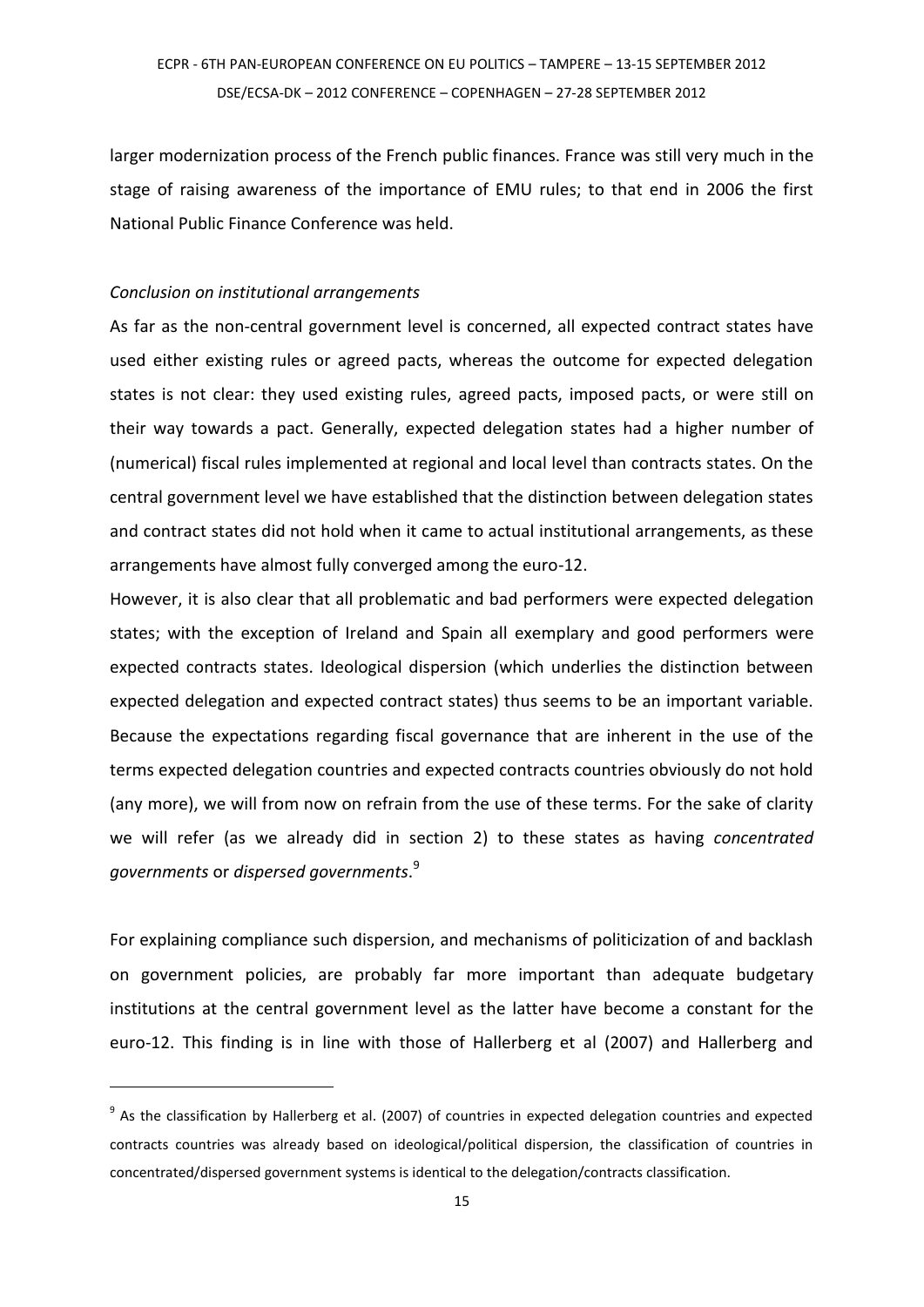Bridwell (2008) who argue that the choice and impact of institutions to strengthen fiscal discipline in the end depend critically on the wider political environment.

#### **5-CASE ANALYSIS**

The findings on fiscal performance and institutional configurations are surprising in that countries with the greatest clarity of political responsibility and authority performed worst in budget restraint. Countries that had single-party or stable-coalition governments, that should have allowed key central government actors to impose a coherent logic on line ministries and non-central government (with or without a negotiated contract), obviously failed to do so. One possible and obvious explanation involves a systematic difference between southern EMU member states on the one hand and the other EMU member states on the other. The four worst performers in the period 2000-2007 (France, Italy, Portugal and Greece) may have had in common that fiscal consolidation was at odds with their fundamental fiscal doctrine. Obviously, this does not explain the position of Spain as a good performer or the positions of Austria and Germany as problematic performers. One could of course point to some specific and unsystematic features of these countries in terms of economic developments; in the case of Germany the re-unification has obviously had a negative impact on fiscal performance.

Following the key argument that was put forward in section 2, in this section four selected countries are discussed to see if politicization and backlash have been more prevalent (in the period 2000-2007) in countries with concentrated governments than in countries with dispersed governments, allowing for the systematic explanation by looking at non-southern EMU member states only. The Stability Programmes of Ireland, Finland, Germany and the Netherlands have been analyzed for the period 2000-2007, as well as Commission assessments and (recommendations for) Council opinions. This set of four consists of two countries with concentrated governments, made up of a problematic performer (Germany) and an exemplary one (Ireland) and of two countries with dispersed governments (the Netherlands and Finland). The Netherlands was chosen to match Germany because this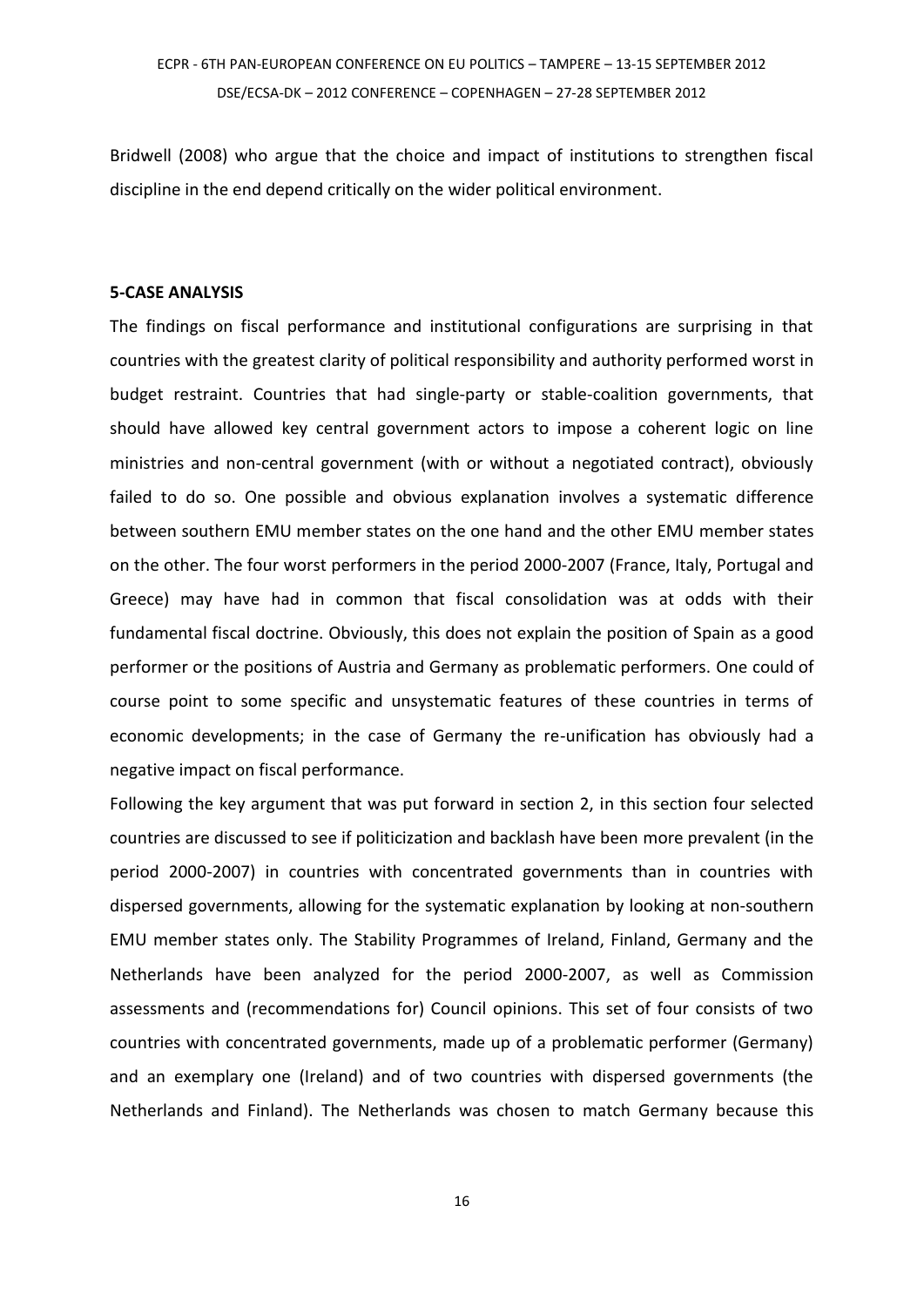country was the closest to Germany in terms of growth and unemployment rates in the period under consideration<sup>10</sup>. The same goes for Finland which matches Ireland.

#### *Ireland*

1

In the period 2000-2007 Ireland was a country with stable coalitions, a unitary system of government, an intensively-used corporatist system of wage negotiations and strong budget surpluses. The latter were channeled into a contingency, or 'rainy day' fund, invested in future pension obligations, and in infrastructure, especially housing, telecommunications and roads. Multi-annual financial plans were introduced in 2004 and bi-monthly reports of line ministries to the Finance Ministry ensured oversight of expenditure.

A constant priority of the Irish Stability Reports in this period was the need to promote economic development and social improvement through public and private investment, even at the cost of higher-than-average inflation in a strong-growth environment. This meant low income and corporate taxes (to encourage work and company investment), increasing the supply of labour and foreign direct investment from outside Ireland and removing infrastructural bottlenecks to further development. Housing investment was seen both as an economic (immigration-promoting) and a social necessity. The second constant priority was the alleviation of poverty, through employment, greater public housing and through increased pensions for the elderly. A major change has been the switch to domesticled demand since 2005, attributed to economic development and rising asset prices.

The Irish government stressed that development must be brought forward as quickly as possible (whilst EU structural development funds were being paid). For this reason, it consistently rejected Commission (and more mutedly, Council) demands that government should reduce investment in infrastructure and housing to bring inflation levels down to Maastricht criteria parameters. The government underlined this in its 2001 rebuttal<sup>11</sup> to admonitions to reduce public investment. Although Irish inflation had declined by then, removing worries about an overheating economy, public investment remained just as strong

 $10$  To this end we have calculated differentials for real growth and unemployment, for all individual countries relative to the euro-12 average, based on data from the AMECO database.

<sup>&</sup>lt;sup>11</sup> Intervention by the Irish Minister at ECOFIN on the Irish Stability Programme, 12 February 2001.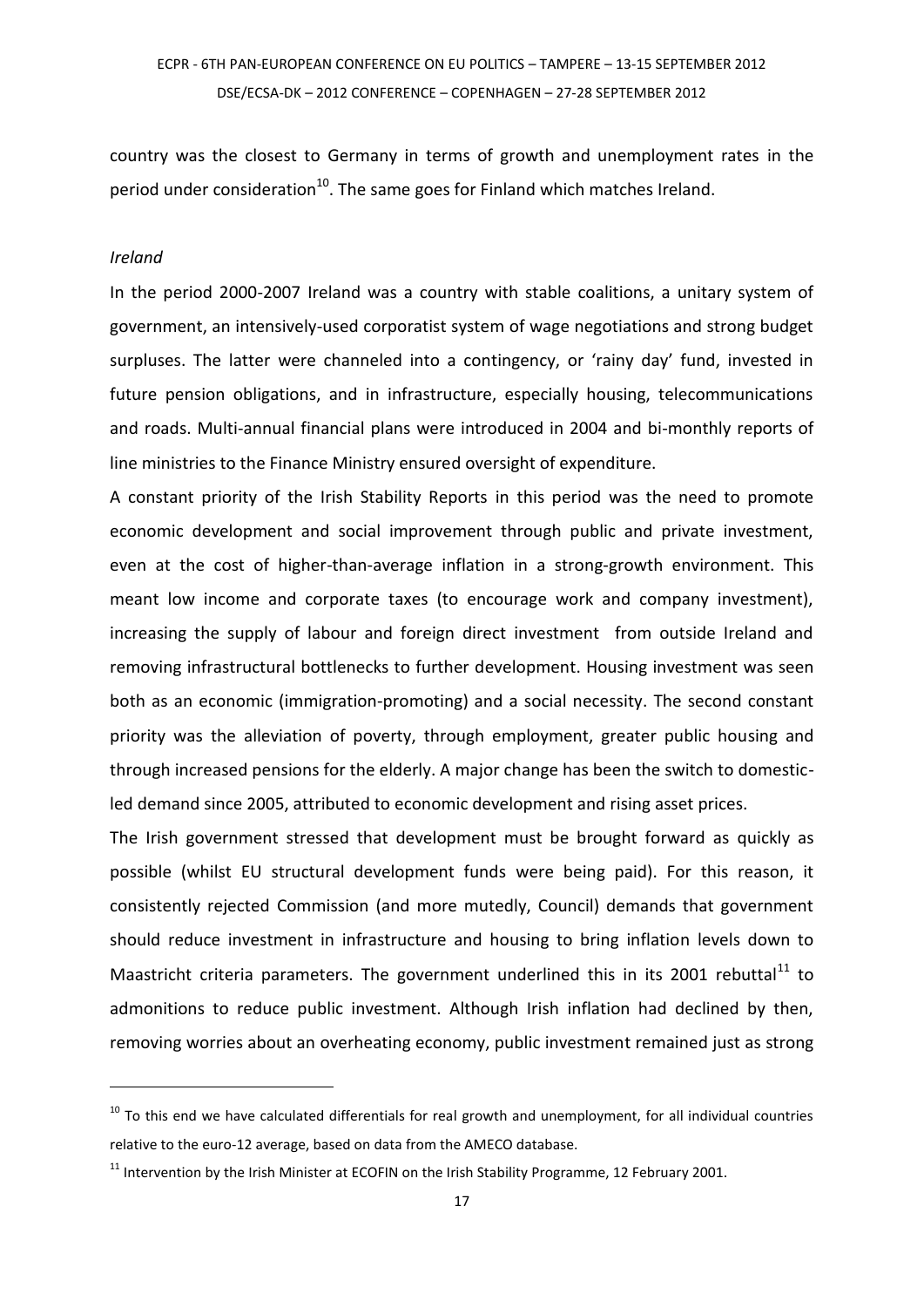as before, especially on social affairs. Commission and Council assessments were more friendly to such investment after 2005 than before, which coincided with a reduction in Irish inflation.

### *Finland*

In the period 2000-2007 Finland was a country with broad and changing political coalitions. Finland suffered deep general government deficits in the early 90s but reduced expenditure to generate steady central government surpluses throughout 2000-2007. Parties agreed that budget surpluses were imperative to cover the future cost of ageing on social security sectors of the Finnish budget. Local government was generally in balance and the social security sector had a steady surplus of 2 percent GDP. Changes in government did not affect this performance. Coalition agreements set multi-year expenditure ceilings, which became more politically binding in 2004. Some cyclically fluctuating expenditure (like unemployment subsidies) was excluded from these ceilings. Differences between actual tax revenues and expected revenues resulted in fiscal outcomes that deviated from projected outcomes. Public debt was partly reduced by means of privatisation revenues.

Finland had robust GDP growth in 2000 (5.6%) which stalled in 2001 and resumed after 2003. Despite this, Finland's parties agreed that employment creation as a way to reducing poverty and social exclusion was the country's top economic policy priority. Incentive-based measures such as tax reductions, labour market reform and promoting entrepreneurship figured highly in the Finnish Stability Programmes. Although Commission and Council warned in 2000 and 2001 that tax cuts and spending could undermine SGP commitments, Finnish governments neither subordinated employment promotion to SGP requirements, criticised the rules or strayed from their medium-term pattern of considerable budget surpluses. There are no references to politicisation of the stability paradigm. Public support of the EMU did steadily rise in Finland from 70% in the spring of 1999 to 81% in the spring of  $2007^{12}$ .

<u>.</u>

<sup>&</sup>lt;sup>12</sup> Eurobarometer nr. 51 and nr. 67.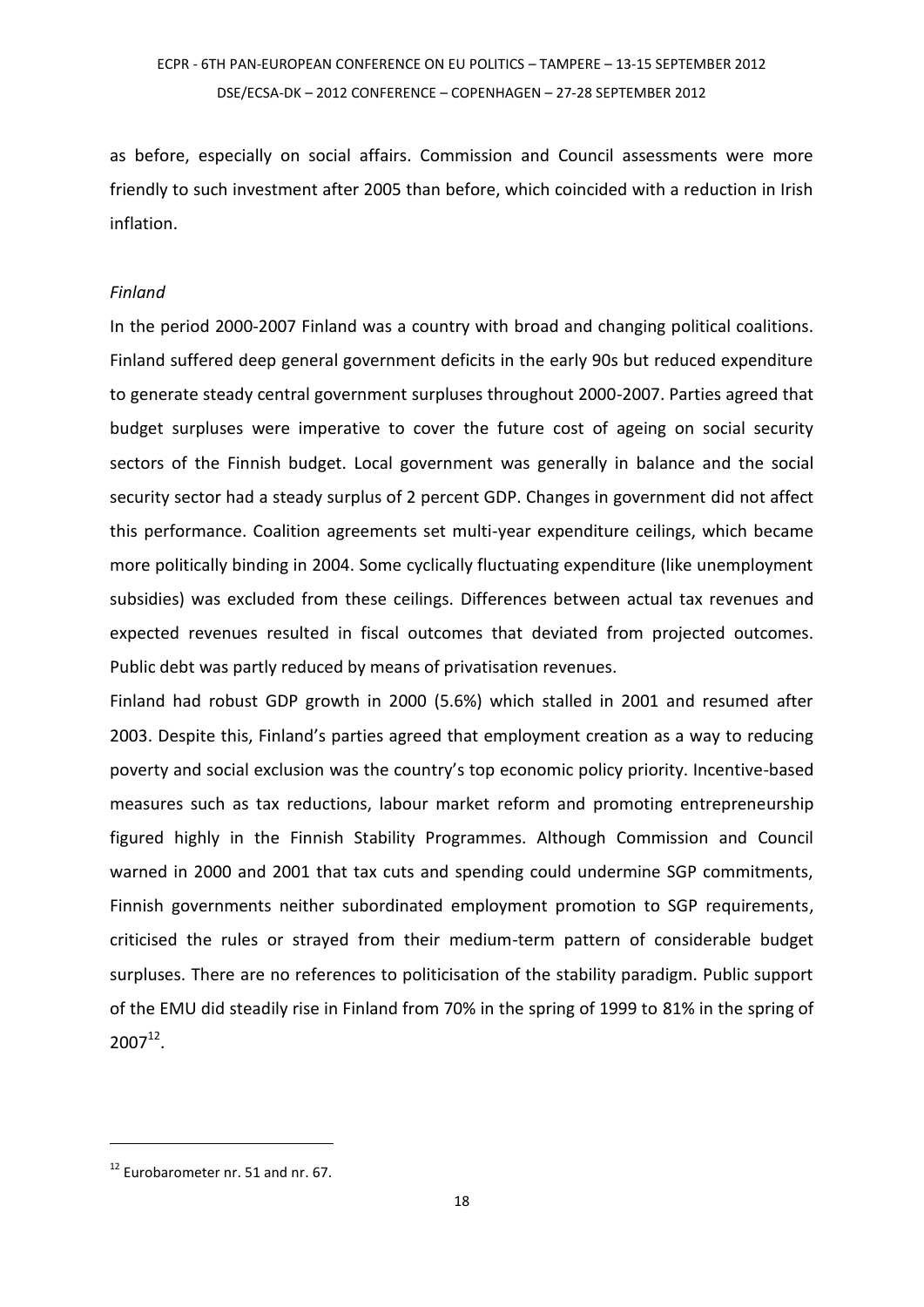#### *Germany*

In the period 2000-2007 Germany was a country with stable coalitions, with repeated federal attempts to negotiate a binding national stability pact, with extended attempts to negotiate corporatist wage bargains, both unsuccessful, and problematic public finances. Internal agreements between the different government levels were limited to surveillance and distribution of EU financial penalties and have had little effect on the sub-national governments. Political capacity to ensure balanced budgets beyond the Finance Ministry was poor.

A constant theme of German Stability Reports until 2007 underlined poor economic growth rooted in the (questionable) stagnation of the world economy preventing an export-led economic recovery or continued stagnation of the domestic economy due to 'abnormal imbalances' when the world economy is growing. The SGP paradigm was rejected in nearly all policy areas or cutbacks were rolled back later. Social security cuts planned in 2004 to meet Commission and Council demands were partially reversed due to political criticism. Cutbacks to unemployment and pension benefits were softened in 2007, planned reductions in fiscal cross-state transfers to East Germany were rescinded in 2008. Election-driven demands for the return of tax subsidies for commuters also became loud that year, and the Finance Ministry found itself fighting line ministries over principles of the relative importance of international aid and investment in education, research and development and SGP rules in spring 2008. Council and Commission reports underlined the reversal of cutbacks and the inability of the German government to improve finances sufficiently during the 2007 upswing. This is buttressed by German stability reports between 1999 and 2007 failing to consolidate budgets until export-led employment growth increased government revenues.

Germany's internal weakness in making budget consolidation a priority was reflected in repeated government demands for lower ECB interest rates and allowances in the budget limits for various forms of investment in the future, particularly research, development and education. Starting in 2000, when the Lisbon strategy was launched, German demands to bracket borrowing to finance these areas from deficit consideration became a lasting, principled counter to the constraints of the Excessive Deficit Procedure.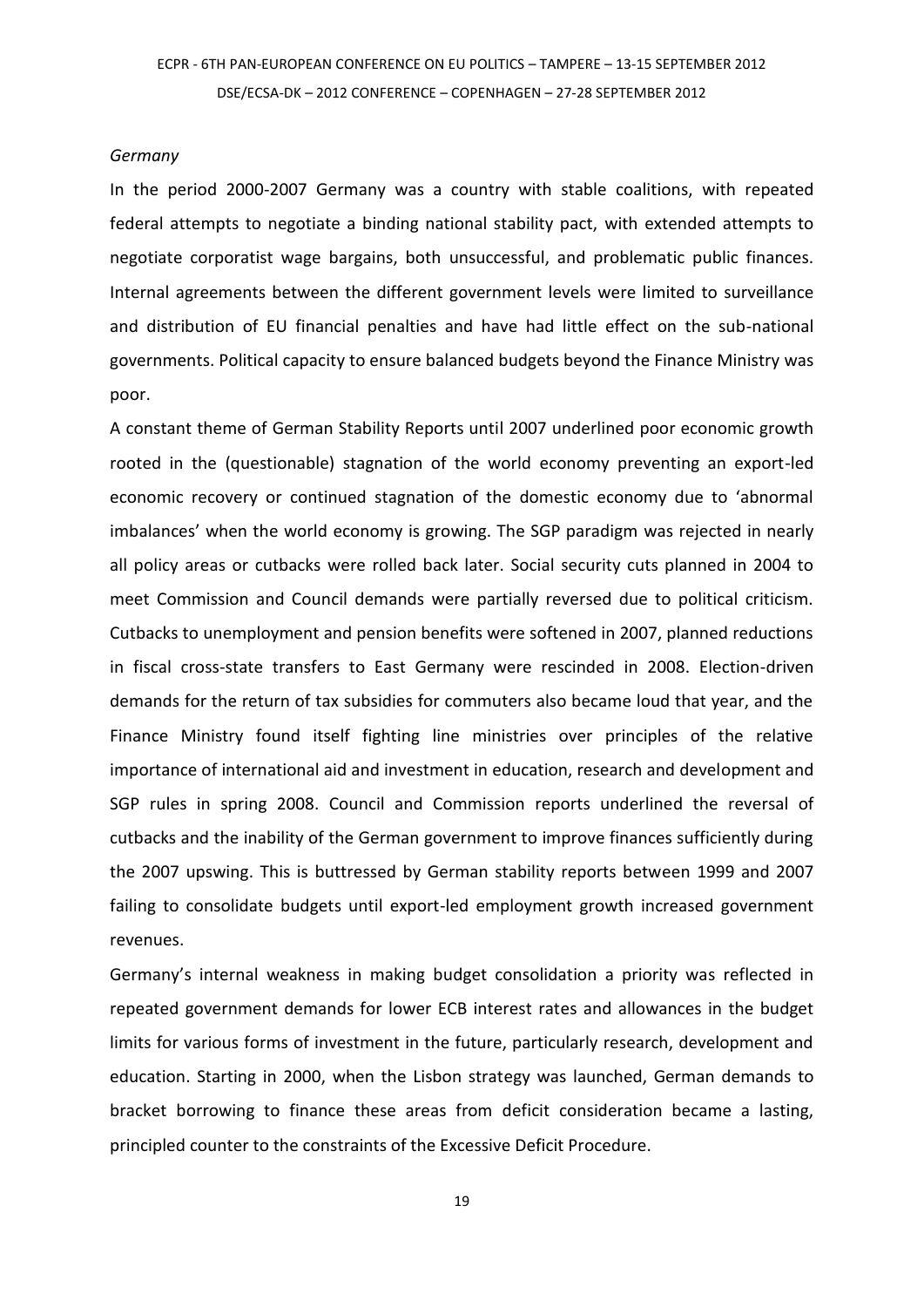### *The Netherlands*

In 2000-2007 the Netherlands was a country with broad and changing coalition governments. Multi-annual fiscal frameworks were set by means of coalition agreements and were updated on a yearly basis. This framework worked with expenditure ceilings that were based on conservative growth estimates. Fiscal windfalls were used to decrease the fiscal deficit and/or for tax cuts; fiscal setbacks had to be compensated within the constraints of the expenditure ceilings. If tax cuts were possible these were directed primarily at closing the poverty gap in order to give incentives for labour market participation. Public investment, especially in measures to deal with increasing mobility, have largely been financed out of the Economic Structure Reinforcement Fund, which was funded by revenues from natural gas sales and privatisation. Thus fund was however an integral part of the general government budget.

A fiscal surplus for general government was reached in 1999 and 2000, but due to slower economic growth as from 2001, deficits were run in 2001-2005. Because of an unexpected deterioration in the fiscal stance of local government the deficit breached 3 percent GDP and the EDP was invoked. Measures were taken to improve the fiscal stance, by expenditure reduction and through higher health insurance premiums. An administrative agreement was reached in 2004 with local government on how to deal with EMU requirements. In 2006 general government once again reached a budgetary surplus, helped in part through rising gas and oil receipts. Throughout the 2000-2007 period the medium-term objective of a budget in balance or surplus has never been questioned by the Dutch government in its Stability Programmes.

These four country cases show higher politicised questioning of SGP principles in Ireland and Germany, with concentrated governments, than in Finland and the Netherlands, with dispersed governments, despite economic downturns and fiscal pressure in three of these countries. Finland and the Netherlands took the stability paradigm as a given, whereas Ireland and Germany failed to politically pre-empt or contain competing political demands on economic policy and accompanying paradigms.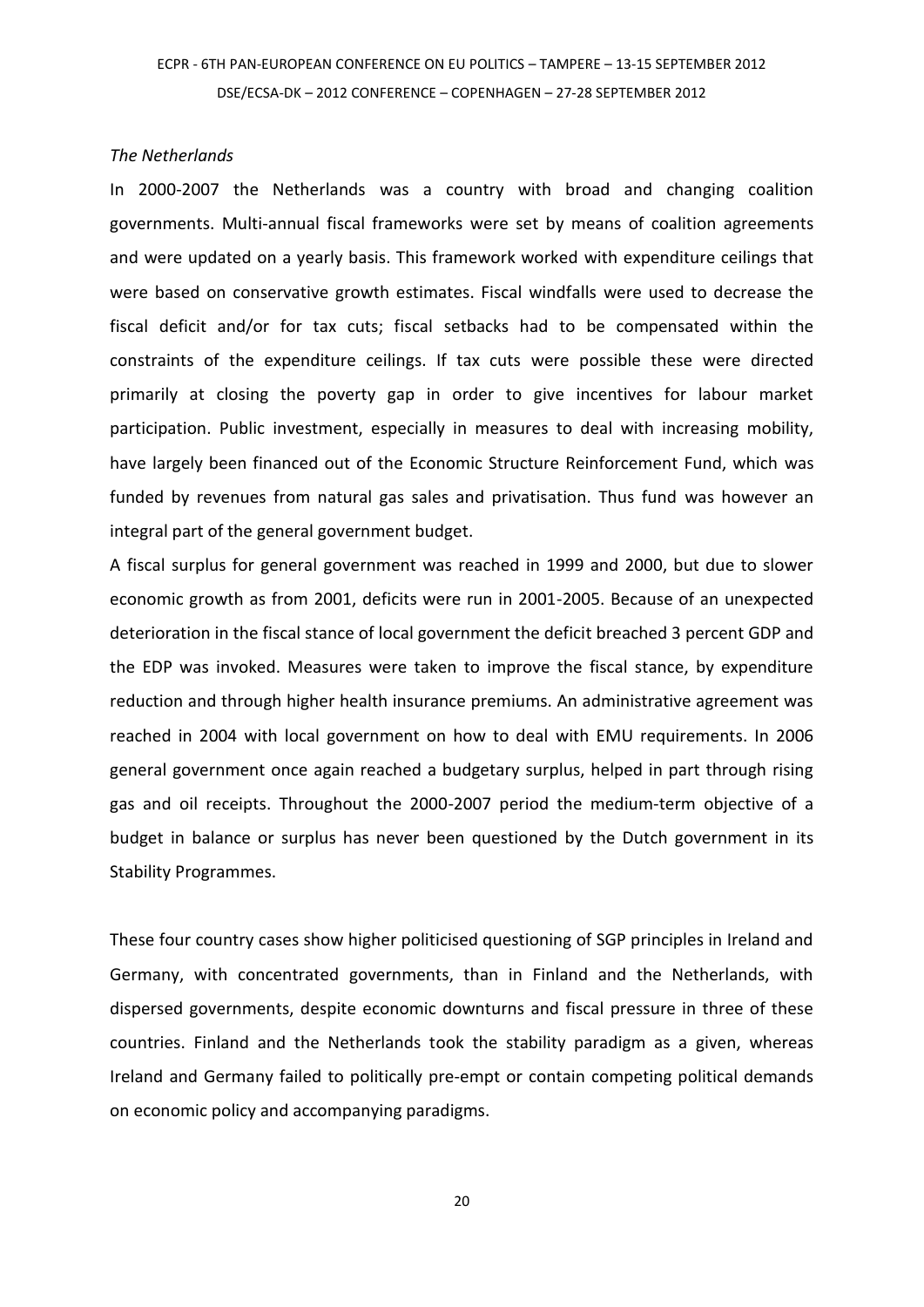#### **6-DELIBERATION AND CONTESTED PARADIGMS**

Why did concentrated governments perform less and did they challenge the EMU paradigm more often than dispersed governments? Let us assume that it is the norm for political commitment to fiscal paradigms to be limited in scope and to be contested unless a negotiated agreement exists to extend their consequences beyond the finance ministry. In countries with coalition governments comprised of substitutable partners, the need for consensus is apparent, as the government stands or falls on the agreement. Sub-national governments with independent authority to borrow, tax and spend must also agree on the policies, and rules governing social security funds (that have an equally independent impact on national finances) must be included so that they conform with fiscal consolidation plans. The key issue is not the multilevel character of government per se, but agreement on what the implementation of the policy paradigm means for the existing guaranteed rights of subnational governments and for stakeholders in social security systems (often represented by social partners). This domestic policy deliberation is the means by which political capacity of central government over sub-national governments and the social security community needs to be constructed. Where a government cannot or does not pursue this strategy, political capacity will be more frequently blocked by politicization and backlash based on policy principles that contradict the legitimacy of the policies of central government.

Collective action is based not only on how interests are pursued in an institutional environment (Scharpf 1988), but also on policy paradigm consensus (Schmidt 2003). Schmidt and Radaelli's work on discursive institutionalism (2004) bring principles and institutions together to argue that policy principles may fail if certain policy actors with veto powers remain unconvinced. They suggest that unitary systems of government may communicate radical new policies directly to *voters* and build legitimacy there, whilst countries with further veto players coordinate amongst *themselves* at the expense of communication with voters, diluting the capacity to translate paradigmatic change into policy change.

From the analysis here, however, it follows that a deliberative paradox that impedes implementation is likely to be strongest in precisely those countries that have unitary governments, for two reasons. First, regarding the *popular arena*, voters can easily identify governments with authority and punish them at the polls. Politically concentrated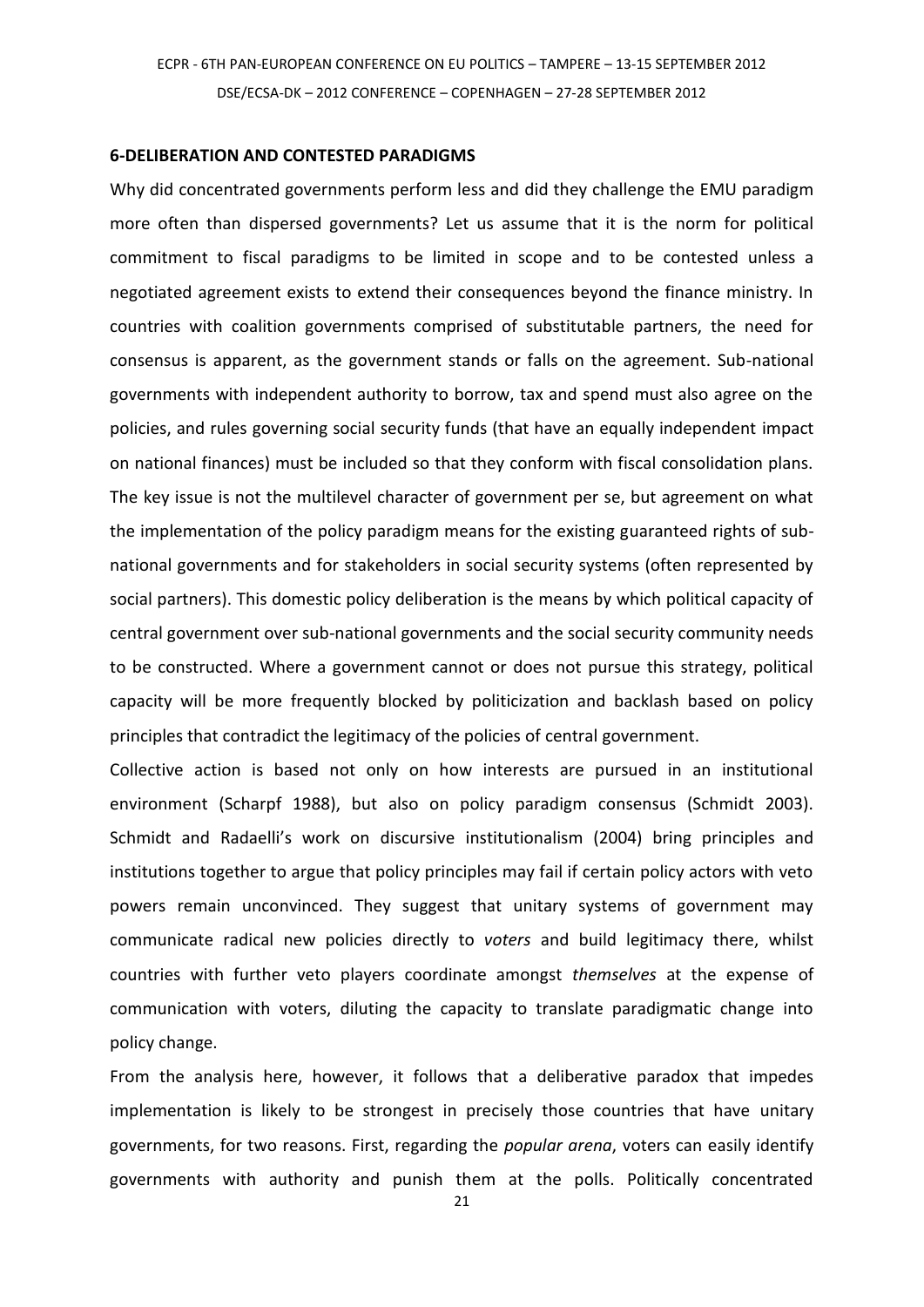governments may therefore be more vulnerable to electoral pressure to support competing policy principles than broad coalition governments where possible blame is easily diffused among all coalition partners. This argument has also been made by Zohlnhöfer (2007) in his application of the literature on blame avoidance to the politics of budget consolidation. Second, regarding the *general government arena*, broad coalition governments, because they consist of politicians from a multitude of parties, have extended political networks that assist adherence with agreements (with social partners, with sub-national governments) whereas unitary governments have limited political networks. Through these extended networks broad coalition governments have a better basis for system-wide deliberation.

Both factors (electoral vulnerability and restricted political networks) will have an impact on the political capacity to put policy paradigms into practice. Therefore concentrated governments (that are most vulnerable in electoral terms and have limited political networks) have the least ability to place EMU-conforming corsets on economic and social policy. They 'cannot engineer politics out of fiscal decisions' and are a distinct source of political backlash and critique of the EMU paradigm. Attempts to implement the SGP raise questions over the scope of policy that were previously unarticulated, touching the budgets of line ministries, sub-national governments and social security. Some of these opposing principles include the fiscal autonomy of the regional governments, and the special treatment of social security programmes as highly sensitive personal transfers funded out of special payroll contributions. This politicization provides the possible backlash.

That leaves us with the way politicization and backlash has fed into the deliberations on the EU level. In the introduction it was argued that such feedback has changed the EMU paradigm resulting in the 2005 revision of the SGP. The original EMU stability paradigm was very much about fiscal trajectories, about steady and rapid decrease of deficits towards balances and surpluses, much in line with the idea of pre-EMU convergence inherent in the Maastricht Treaty. The modified EMU paradigm –which incorporates backlash from its predecessor- focused on the main political issue of fiscal restraint itself and how it fits in with the broader issue of economic stabilization. It allowed for more time for budget consolidation and for more protected areas of the budget.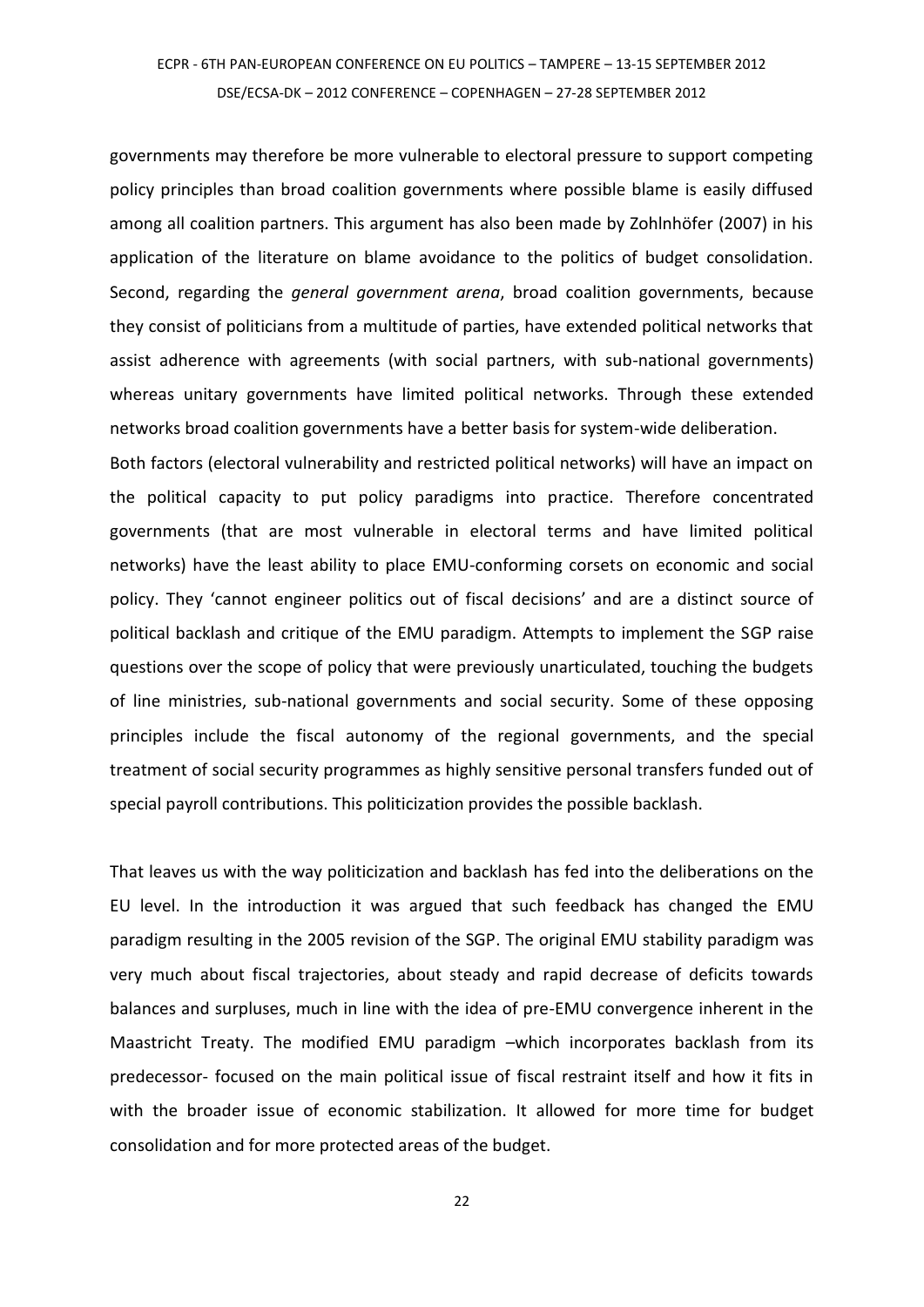Feedback has primarily occurred through the Council of Ministers. The role of promoting paradigm change at the European level has fallen to those countries which have the most direct political backlash by voters, where attempts to institute constraints on public spending have been most heavily fought and reversed. The critique has been on two levels: first, on the level of the EMU paradigm itself, and secondly, on the level of the Commission's remit to oversee and enforce the EMU/SGP-rules. On the paradigm-related issues, it can be said that the Council's new incorporation of Lisbon goals and its focus on medium-term performance represented an incremental loosening of the policy corset paradigm that member states used to face. Social security spending was not bracketed directly, but investment in future productive capacity was given special consideration in a way that was not considered before. This was as much a result of (Irish) demands that investment should continue regardless of the inflation rate as of (German) demands that it should continue regardless of the deficit. It has been effectively de-coupled due to policy deliberation at the national level that spilled back into deliberations in the Council. Accommodative Council assessments of Stability Programmes underline this. The Commission adapted to the Council's take on a post-EMU paradigm by further developing proposals for budget consolidation over the long term and for approving some public borrowing (for financing structural adjustment) and not approving others.

#### **7-WHAT LESSONS FOR IMPLEMENTATION OF THE TSCG?**

To what extent does the TSCG differ from the post-EMU paradigm that emerged with the 2005 SGP revision? The basic fiscal rule that E(M)U member states have to adhere to according to the TSCG is identical to that of the current SGP: budgets should be in balance or in surplus. Assessment of whether a country's budget is in balance is based on the countryspecific MTO (medium term objective). The TSCG (and the so-called six-pack of legislative acts that entered into force in December 2011) are a bit more specific about the deviations from and adjustments towards this MTO, but generally the TSCG repeatedly mentions that the assessment will take place "in line with the revised Stability and Growth Pact". The main new elements of the TSCG are the following: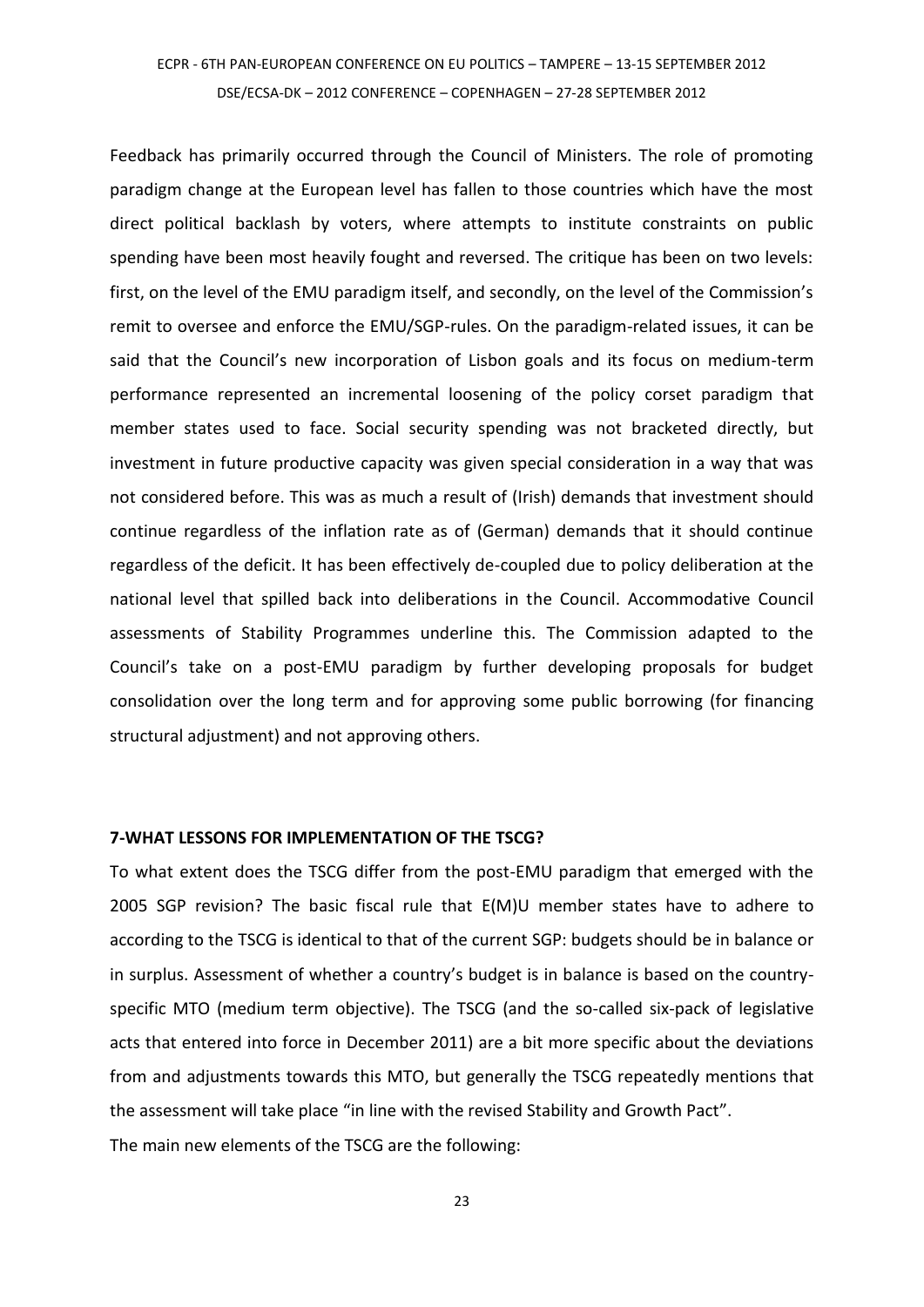- The fiscal rules have to be incorporated into national law of the contracting parties through provisions of binding force and permanent character, preferably constitutional, or otherwise guaranteed to be fully respected and adhered to throughout the national budgetary process;
- Correction mechanisms shall be put in place at the national level that start working in the event of significant observed deviations from the MTO or the adjustment towards it;
- In case of non-compliance with the above (i.e. if contracting parties do not fully incorporate the rules and correction mechanism into their national framework) the European Commission and/or another contracting party can bring the matter to the Court of Justice.

The 2011 country fiches of European Commission (2012a and 2012b) on the fiscal frameworks of EU member states show that currently many member states have a multiannual fiscal framework that covers the whole of general government, but few have a framework that has a legal basis in a constitution (or an equivalent legal basis) and incorporates automatic correction mechanisms, which means that considerable changes in the institutional frameworks have or will be brought about in 2012 and 2013 (member states are expected to comply with the TSCG within one year after it becomes operational).

But does the TSCG change the political capacity of member states to domestically implement EMU fiscal rules? The TSCG clearly re-inforces the top-down enforcement mechanisms of the Commission and Council, it ordains the implementation of EMU fiscal rules into national fiscal frameworks, but it does not address the *how* of such implementation.

As Eichengreen (2012: 125, 129) states: fiscal discipline cannot be outsourced. European fiscal problems can only be solved at the national level, not by EU-level surveillance.<sup>13</sup> From the previous sections it has become clear that rules can be put into institutional arrangements that are then monitored by the EU, but actual compliance depends on acceptance throughout the domestic political systems of the underlying policy paradigm, as

 $13$  Hallerberg (2011) takes this argument even one step further by posing the question whether the European fiscal framework (surveillance combined with support) discourages meaningful domestic reform (and thus works counterproductive).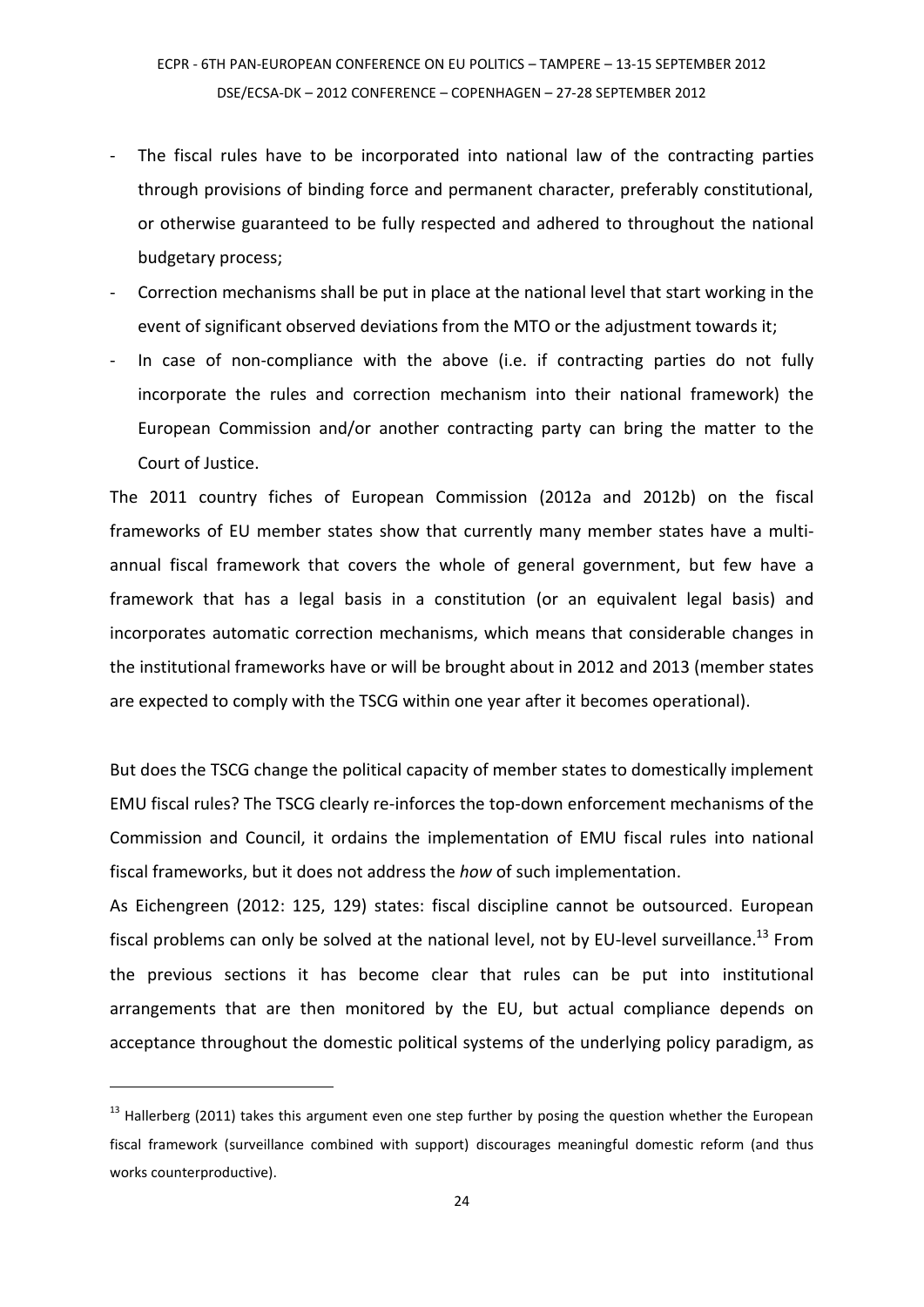the result of deliberation in the popular and general government arenas. It is highly questionable whether the top-down approach of the TSCG contributes to such deliberation.

#### **8-CONCLUSION**

In this paper it was established that the distinction between (expected) delegation states and (expected) contract states, that is at the heart of the literature on domestic budgetary institutions of EMU member states, does not truly hold in a positive sense, as the in-EMU institutional arrangements on the *central* government level have almost fully converged among the euro-12 at the end of the period 2000-2007. There was however a difference between expected delegation (or: non-dispersed, or: concentrated) states and expected contracts (or: dispersed) states as far as their ability to implement fiscal rules for *general* government was concerned. Dispersed states either used –sufficient- existing regulatory frameworks or agreed-upon internal stability pacts. Non-dispersed states used existing rules, agreed or imposed pacts or did not yet have such pacts. Generally, non-dispersed states had a higher number of fiscal rules implemented at the sub-national level than dispersed states. In short: dispersed states do better when it comes to fiscal discipline.

The case analysis of two countries with concentrated governments (Ireland and Germany) and two countries with dispersed governments (Finland and the Netherlands) seems to suggest that indeed concentrated governments are more inclined to emphasize the political impacts of EMU rules and accordingly question the EMU stability paradigm. Subsequently we have argued that there must be a distinct difference in political capacity to implement the EMU policy paradigm and SGP rules (to which all EMU member states have committed themselves) between concentrated governments and dispersed governments. Contrary to some of the literature, it was argued that dispersed governments have higher political capacity than concentrated governments due to lower vulnerability in the popular arena and due to their possibility to use extended networks in the general government arena.

Our –tentative- analysis of the TSCG showed that these issues are not addressed at all by the new Treaty, which follows a top-down approach aimed at increased surveillance and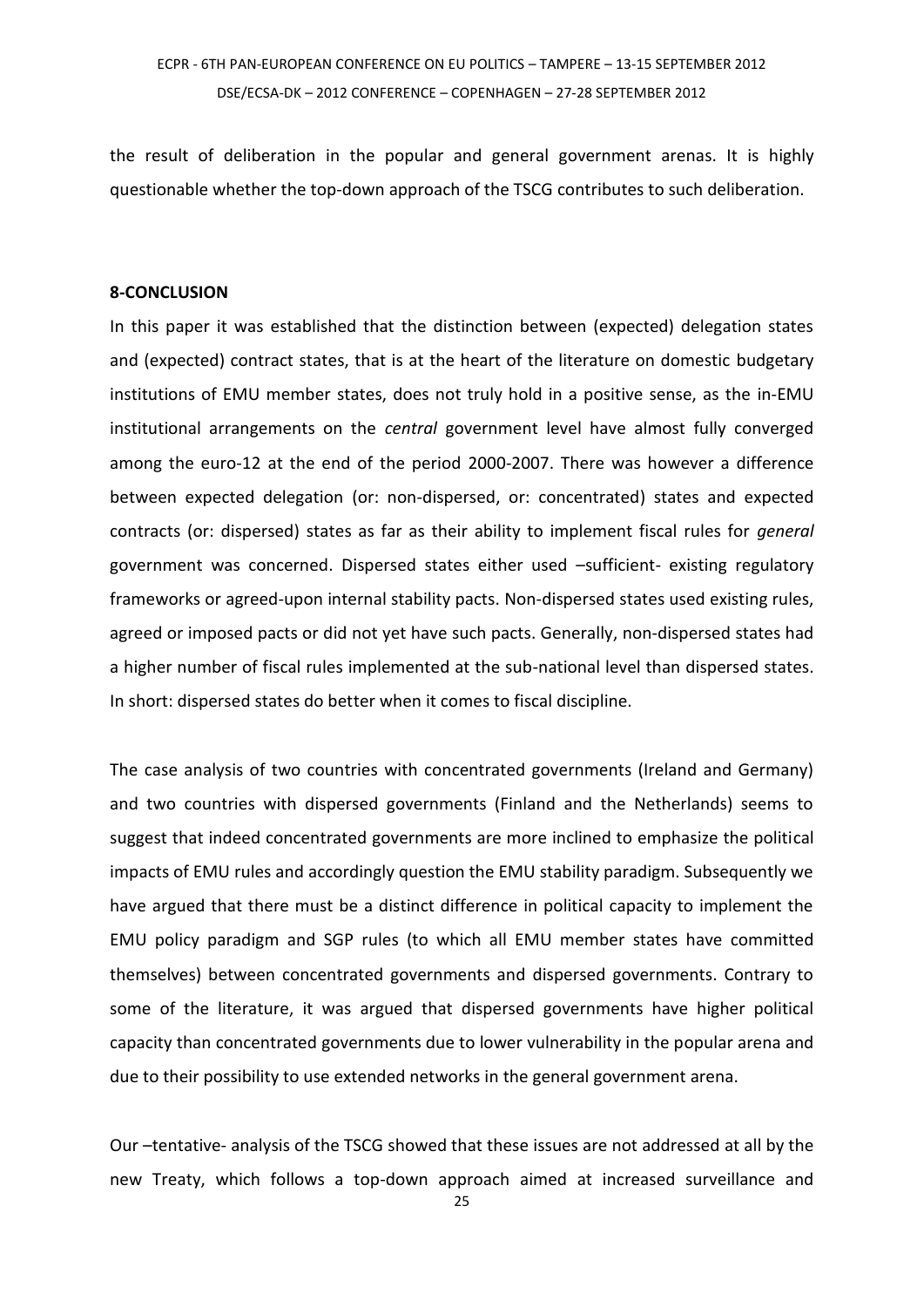enforcement by the EU, simply assuming acceptance of the SGP/EMU/TSCG policy paradigm of fiscal prudence throughout the political systems of all 25 contracting parties.

The implications of these findings are threefold.

First, there is a need to deepen our understanding of the relationship between the political capacity of governments and their composition. The existing literature on veto players and unitary/non-unitary governments is of limited use here, as this literature focuses on political control within governments rather than on the systemic capacity of governments to implement and enforce policies beyond central government itself.

Second, in light of the increased attention within EU studies for politicization of and backlash against EU policies, the case of EMU and the SGP is one that should not be studied in isolation. Further research should focus on comparing the EMU/SGP case with other contended EU policy fields.

Third, member states should combine implementation of the TSCG-rules with deliberation on the underlying policy paradigm in the popular and general government arenas.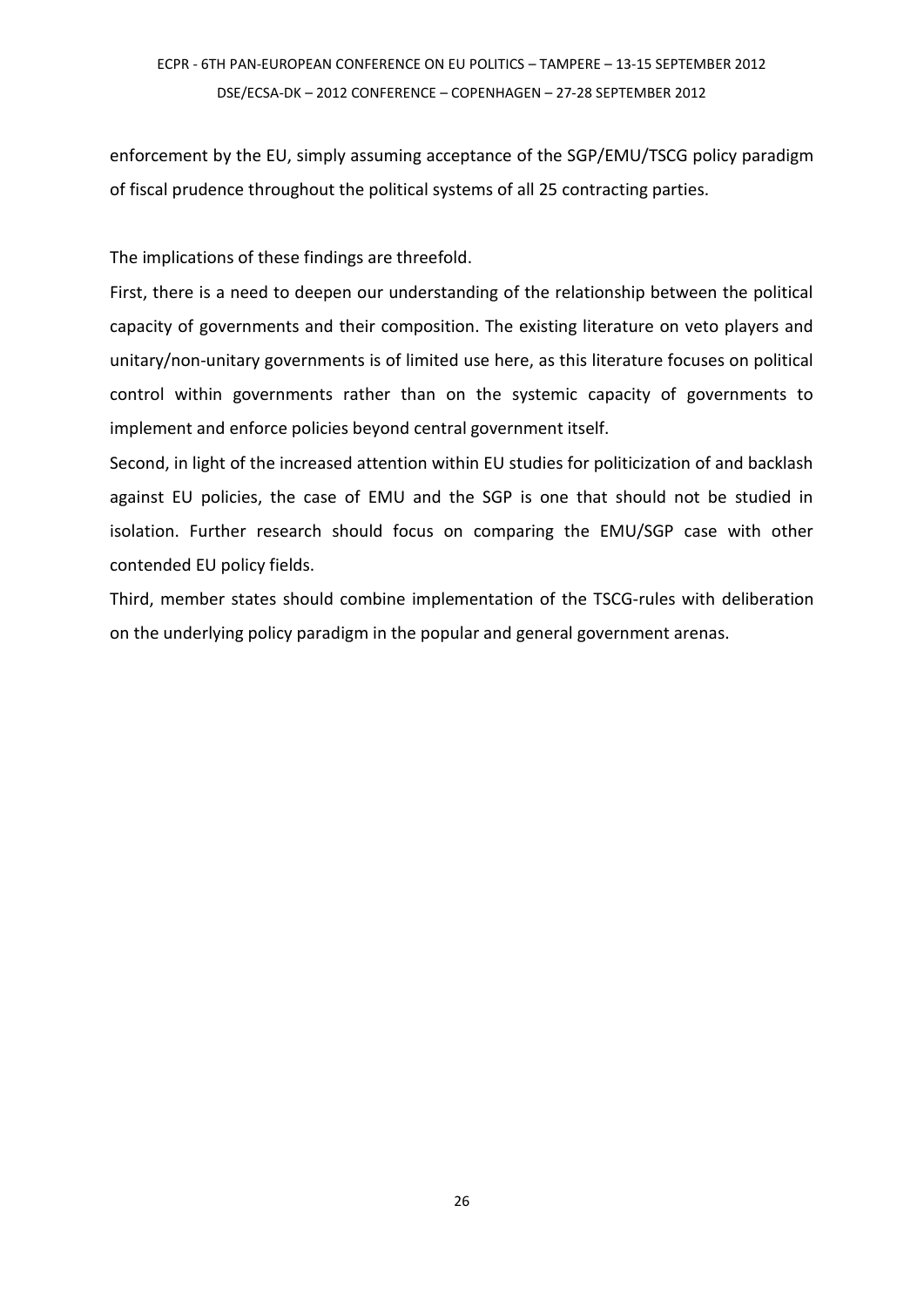DSE/ECSA-DK – 2012 CONFERENCE – COPENHAGEN – 27-28 SEPTEMBER 2012

#### **REFERENCES**

Balassone, F., Franco, D. & Zotteri, S., 2004. Fiscal Rules for Subnational Governments: Lessons from the EMU. In: G. Kopits, ed. *Rules-Based Fiscal Policy in Emerging Markets. Background, Analysis, and Prospects*. Houndmills: Palgrave Macmillan, pp. 219-234.

- Donnelly, S., 2004. *Reshaping economic and monetary union. Membership rules and budget policies in Germany, France and Spain*. Manchester: Manchester University Press.
- Donnelly, S., 2005. Explaining EMU reform. *Journal of Common Market Studies*, 43(5), pp. 925-946.
- Dyson, K., 2000. EMU as Europeanisation: convergence, diversity and contingency. *Journal of Common Market Studies*, 38(4), pp. 645-666.
- Dyson, K., 2006. *Enlarging the Euro Area: external empowerment and domestic transformation in East Central Europe*. Oxford: OUP.
- Eichengreen, B., 2012. European Monetary Integration with Benefit of Hindsight. *Journal of Common Market Studies*, 50(S1), pp.123-136.
- Enderlein, H., 2006. Adjusting to EMU. The Impact of Supranational Monetary Policy on Domestic Fiscal and Wage-Setting Institutions. *European Union Politics*, (7(1), pp..113-140.
- European Commission, 2006. *Public finances in EMU 2006*. Brussels: DG Ecofin
- European Commission, 2007. *Public finances in EMU 2007*. Brussels: DG Ecofin
- European Commission, 2012a. *Fiscal frameworks across member States: Commission services country fiches from the 2011 EPC peer review*. European Economy Occasional Papers 91 (February 2012)
- European Commission, 2012b. *Fiscal frameworks in the European Union: May 2012 update on priority countries*. European Economy Occasional Papers 113 (July 2012)
- Goldstein, J., 1993. *Ideas, Interests and American Trade Policy*. Ithaca: Cornell University Press.
- Groenendijk, N.S., 2006. Fiscal policy surveillance in the enlarged European Union: Procedural checks or simple arithmetic?. In J.A. Batten & Kearney, C. eds. *International Finance Review, vol. 6 – Emerging European Financial Markets: Independence and Integration Post-Enlargement*, Amsterdam: JAI/Elsevier, pp.17- 45.
- Haas, P., 1992. Introduction: Epistemic Communities and International Policy Co-ordination. *International Organization*, 46(1), pp.1-35.
- Hagen, J. von, 2002. Fiscal Rules, Fiscal Institutions, and Fiscal Performance. *The Economic and Social Review*, (33)3, pp.263-284.
- Hagen, J. von & Harden, I.J., 1994. National budget processes and fiscal performance. *European Economy*, 3, pp. 311-418.
- Hagen, J. von & Harden, I.J., 1995. Budget processes and commitment to fiscal discipline. *European Economic Review*, 39, pp.771-779.
- Hall, P. ed., 1989. *The Political Power of Economic Ideas: Keynesianism across nations*. Princeton: Princeton University Press.
- Hallerberg, M., 2011. Fiscal federalism reforms in the European Union and the Greek crisis. *European Union Politics*, 12(1), pp.127-142.
- Hallerberg, M. & Bridwell, J., 2008. Fiscal policy coordination and discipline: the stability and growth pact and domestic fiscal regimes. In: K. Dyson, ed. 2008. *The Euro at Ten: Europeanization, Power, and Convergence*. Oxford: Oxford University Press, pp. 69-86.
- Hallerberg, M., Strauch, R. & Hagen, J. von, 2001. *The Use and Effectiveness of Budgetary Rules and Norms in EU Member States*, Bonn: ZEI, report prepared for the Dutch Ministry of Finance by the Institute of European Integration Studies.
- Hallerberg, M., Strauch, R. & Hagen, J. von, 2007. The design of fiscal rules and forms of governance in European Union countries, *European Journal of Political Economy*, 23, pp.338-359.
- Hallerberg, M., Strauch, R. & Hagen, J. von, 2009. *Fiscal Governance: Evidence from Europe*. Cambridge: Cambridge University Press.
- Hay, C., 2006. What's Globalisation Got To Do With It? Economic Interdependence and the Future of European Welfare States. *Government and Opposition,* 41(1), pp.1-23.
- Heipertz, M. & Verdun, A., 2004. The dog that would never bite? What can we learn from the origins of the Stability and Growth Pact?. *Journal of European Public Policy*, 11(5), pp.765-780.